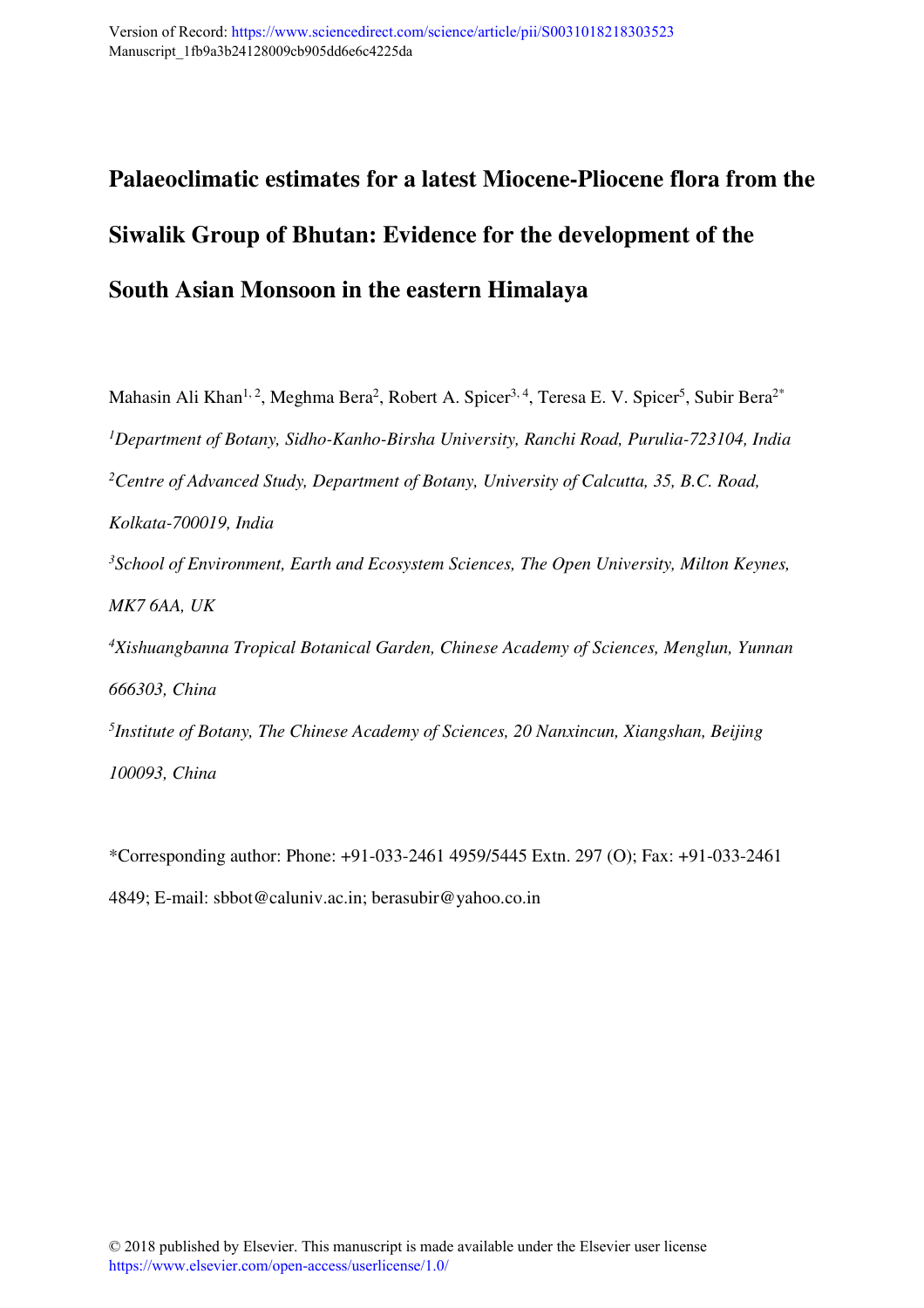#### **Abstract**

Fossil leaf floras, from the latest Miocene-Pliocene Siwalik Group exposed in Bhutan, sub-Himalaya, are subjected to a CLAMP (Climate Leaf Analysis Multivariate Program) analysis using a high-resolution gridded climate calibration. The CLAMP analysis of 27 different morphotypes of fossil leaves indicates a mean annual temperature (MAT) of 24.1  $^{\circ}$ C  $\pm$  2.8  $^{\circ}$ C; a cold month mean temperature (CMMT) of 18.9  $\textdegree$ C  $\pm$  4  $\textdegree$ C and a warm month mean temperature (WMMT) of 27.8 °C  $\pm$  3.3 °C. The analysis also suggests a weak monsoonal climate (the monsoon index, MSI 46.7; present MSI 52) with growing season precipitation (GSP) of 1819  $\pm$ 916 mm (present GSP 2490 mm). Here we also compare palaeoclimate estimates of the latest Miocene-Pliocene Siwalik Group flora from Bhutan (c. 6 to 3.8 Ma) with those of previously investigated Siwalik Group floras from the Miocene-Pleistocene of Arunachal, India and Miocene Siwalik floras of Darjeeling, India which characterise the monsoon signature at the time of deposition. Since all the Siwalik floras of the eastern Himalaya (Darjeeling and Arunachal Pradesh) spanning the mid-Miocene to Pleistocene yield almost the same values we suggest that overall the eastern Himalayan Siwalik climate appears to have been remarkably uniform over the past 15 million years. The MAT result of the Bhutan Siwalik flora differs by just 0.6 °C from Arunachal and 1.2 °C from Darjeeling Siwalik floras. For all Siwalik fossil assemblages, WMMTs, CMMTs and LGSs (length of the growing season) are similar and consistent (WMMTs around 28 ºC, CMMTs around 18 ºC and LGSs around 12 months). Similarly, the mean annual relative humidity (RH) and specific humidity (SH) appear to have been uniformly around 80% and 14 g/kg respectively throughout the Neogene of the eastern Himalayan Siwaliks. Changes in the monsoon index suggest that in both Bhutan and Arunachal sub-Himalaya, there has been little change in the intensity of the monsoon since mid-Miocene time,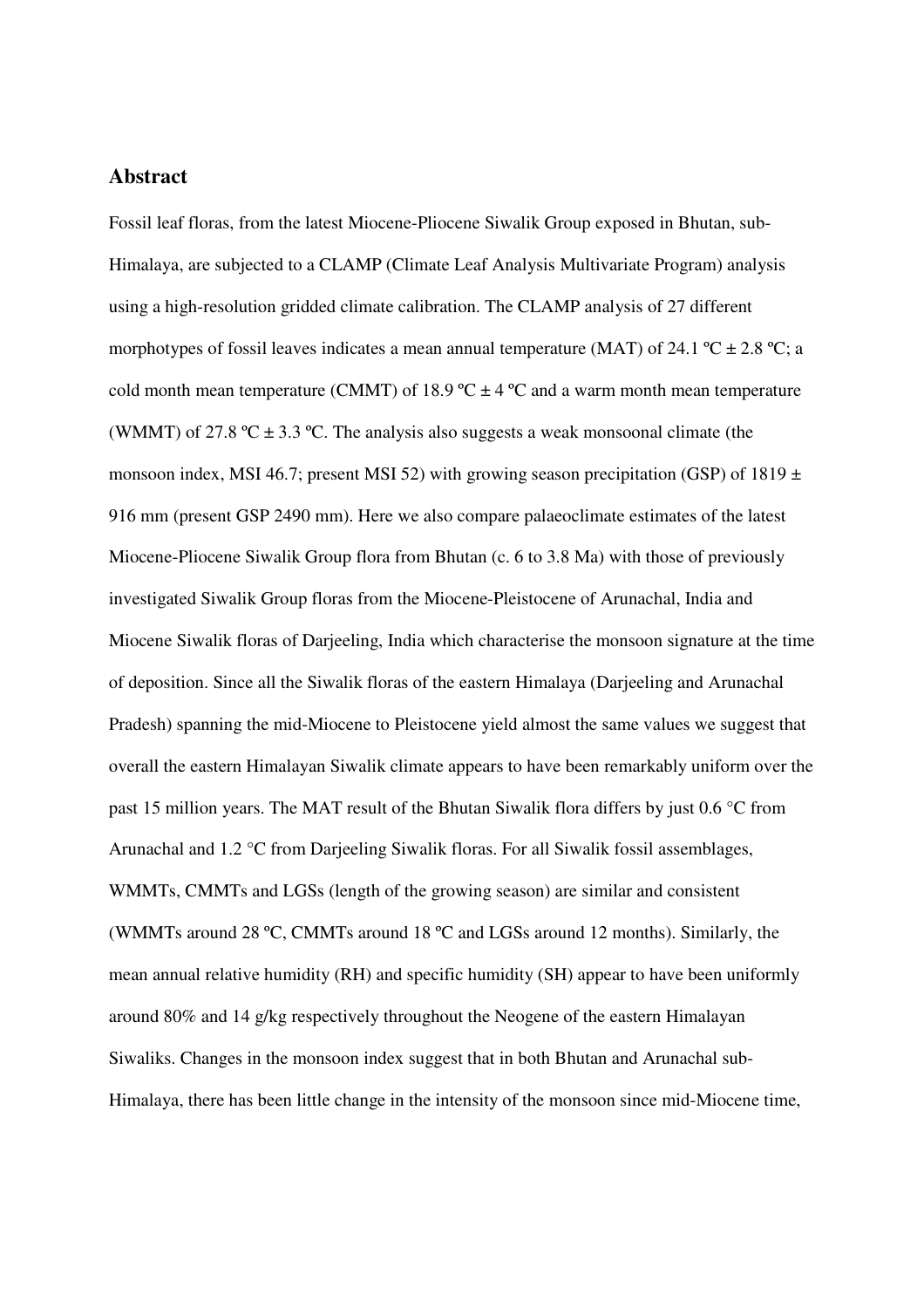while further west in the Darjeeling area precipitation seasonality has increased since the mid-Miocene.

**Key words:** Fossil leaves; CLAMP; Neogene; Precipitation seasonality; MSI; Eastern Bhutan.

#### **1. Introduction**

During the Neogene, the combined Himalaya-Tibet region above an altitude of 2000 m (herein called the Himalaya-Tibet Edifice; HTE), which ostensibly resulted from the collision of the Indian plate with the Eurasian plate, influenced both the regional climate of Asia and the global climate (Wang et al., 2014a, b). Regionally, the HTE is today considered to directly or indirectly control the strength and pattern of the Asian Monsoon System (ASM) (Molnar et al., 2010), although the mechanisms involved remain uncertain (Boos and Kuang, 2010, 2013; Zhang et al., 2015). Monsoon climates are, strictly speaking, a phenomenon of seasonal airflow associated with marked seasonal variations in air mass direction, humidity and associated rainfall (Molnar et al., 2010). The Indian Summer Monsoon (ISM) also referred to as Southwest monsoon or South Asia summer monsoon, is a sub-system of the ASM, is tropical in nature and plays a significant role in the natural development of environmental conditions in SE Asian countries (Guo et al., 2002). A seasonal reversal of the wind system with moist oceanic air from the southwest during summer and cold, dry continental air from the northeast during winter characterises the ISM climate. Alterations in the monsoon regime influence changes in vegetation as well as the climate of an area (Lunt et al., 2010).

To understand future climatic changes and their influence on the environment and biodiversity it is of great importance to gain information about past climates (Haywood et al.,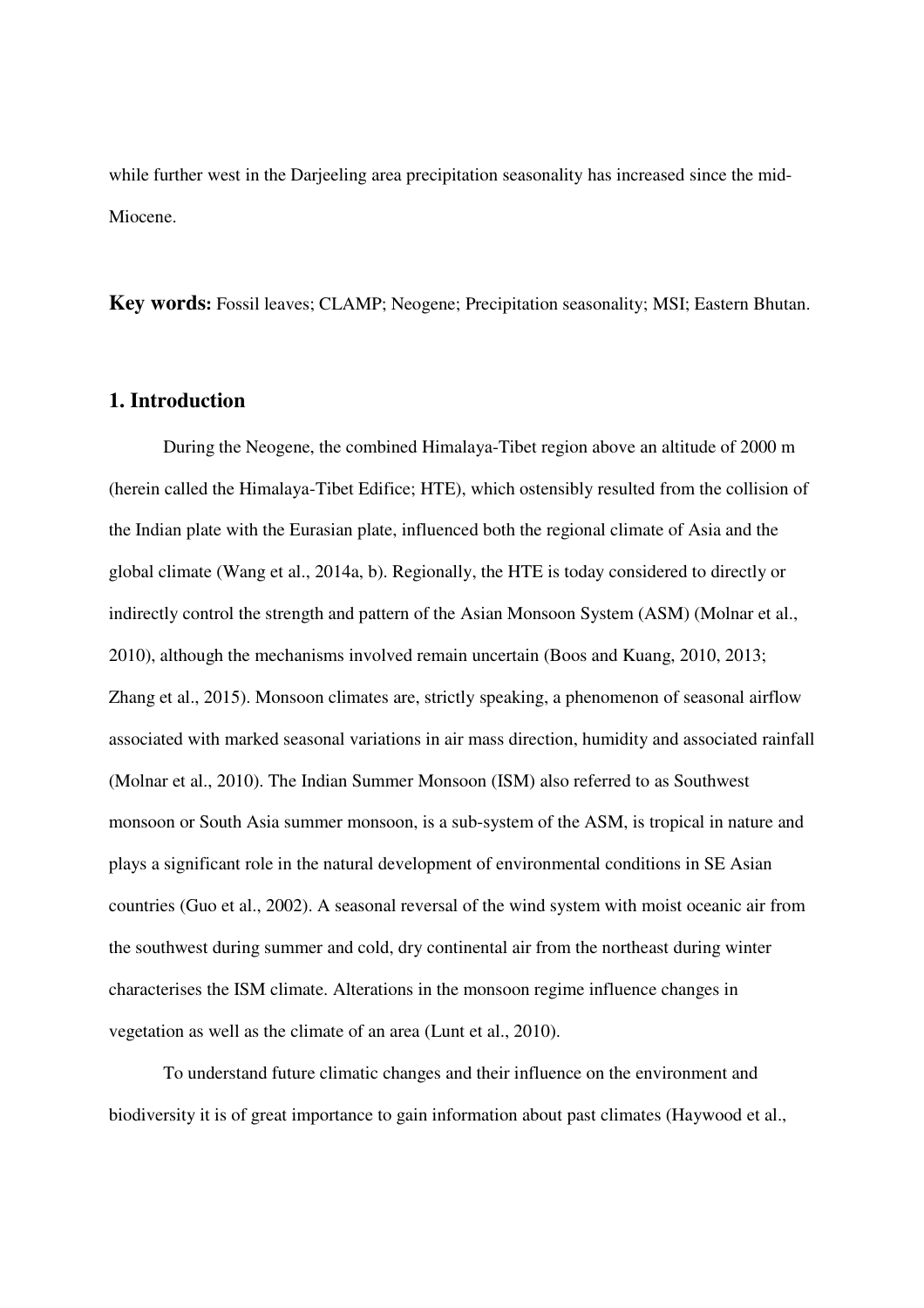2008). The Himalaya, as distinct from the wider HTE region, acts as unique repository of past ISM variations, situated as it is in the path of the seasonally reversing air flows. Studies of the past climatic history of Bhutan, eastern Himalaya, are significant in this regard due to the presence of enormous altitudinal range and varied climatic conditions reflected in great ecological diversity hosting abundant and diverse flora and fauna (Grierson and Long, 1983). However, we are unaware of previous attempts to understand monsoonal variability and corresponding vegetation change in the Neogene Siwalik sediments of the Bhutan sub-Himalayan zone. The late Cenozoic is particularly interesting in that it spans a time of global transformation from a greenhouse climatic regime to an icehouse state (Zachos et al., 2001).

In the eastern Himalayan Siwalik successions, especially in the Darjeeling and Arunachal Pradesh sectors, several palaeobotanical studies of Siwalik sediments have been undertaken (Antal and Awasthi, 1993; Antal and Prasad, 1996a, 1996b, 1997, 1998; Khan and Bera, 2014a, b; Khan et al., 2014a, b, 2015, 2016, 2017a, b), but in Bhutanese Siwalik strata have received relatively little palaeobotanical attention in relation to phytostratigraphy and palaeoenvironment due to the inaccessibility of most of the fossil bearing locations. Palaeobotanical work that has been carried out so far from the extensive Siwalik successions in the Bhutan sub-Himalaya have mostly focused on fossil plant taxonomy rather than palaeoenvironmental interpretations (Biswas et al. 1979; Banerjee, 1996; Banerjee and Dasgupta, 1996; Prasad and Tripathi, 2000). The documentation of taxa from different fossil localities of the Bhutan Siwaliks is important for the precise reconstruction of floristics and climate. It is, therefore, important to know the composition of fossil flora contained within this group of rocks and how the climate has changed throughout Siwalik deposition to the present day.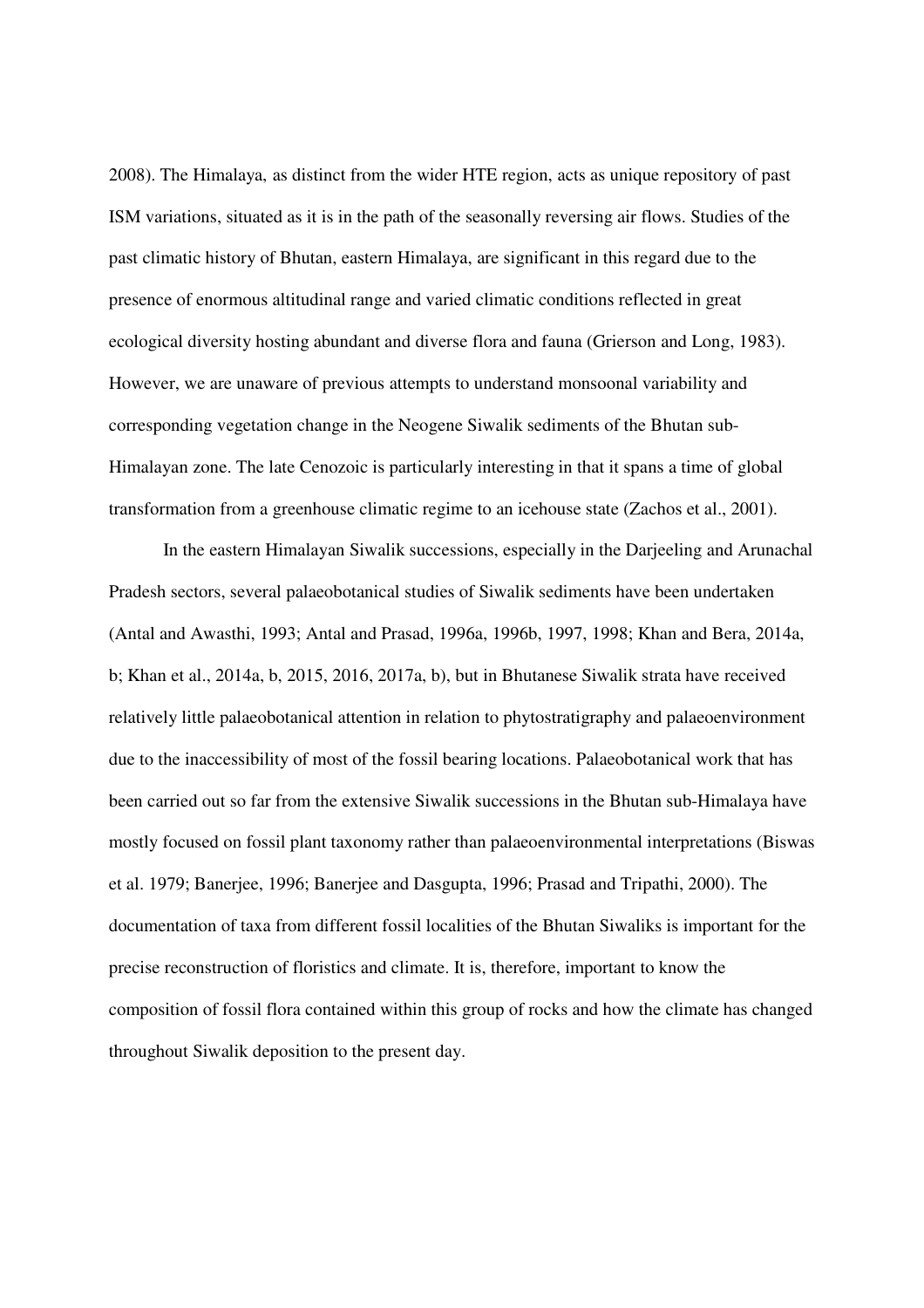Until now we have focused on both floristic reconstructions and foliar physiognomic analysis (Climate-Leaf Analysis Multivariate Program – CLAMP - http://clamp.ibcas.ac.cn) of plant remains contained within the Siwalik Group in eastern India, specifically West Bengal and Arunachal Pradesh (Khan et al., 2014a). However, there is still a lack of information from the Bhutan sub-Himalaya regarding palaeoclimate reconstruction using CLAMP. Here we fill that gap and reconstruct quantitatively the Miocene-Pliocene climate based on physiognomic features of fossil leaf remains. The present study is crucial for a comprehensive quantitative reconstruction of Cenozoic climate evolution among the Himalayan front. In this regard we compared the Bhutan Miocene-Pliocene Siwalik flora to a mid-Miocene leaf flora from the Darjeeling area and Mio-Pleistocene leaf floras from Arunachal Pradesh that have previously been used to derive palaeoclimate estimates (Khan et al, 2014a).

#### **2. Physical setting**

Bhutan, a mountainous state lying entirely in the heart of the eastern Himalaya, covers an area of about 96000 sq. km. and is bounded by the Tibetan plateau to the north, the plains of West Bengal and Assam to the south, the sub-Himalayan tract of Arunachal Pradesh in the east and Darjeeling and Sikkim foothills in the west (Fig. 1). In Bhutan mountain ranges vary in height from about 300 m to 7500 m above mean sea level and hosts diverse climates regimes from sub-tropical to temperate to alpine-arctic (Grierson and Long, 1983). The winters are mostly dry and sunny, due to dry air outflows from the Tibetan high-pressure system. The climate is humid and tropical to subtropical in and around the study area in the foothill regions (Biswas et al., 1976; Grierson and Long, 1983).. A hot, humid climate helps maintain a fairly even temperature range between 15 °C and 30 °C year-round, although temperatures sometimes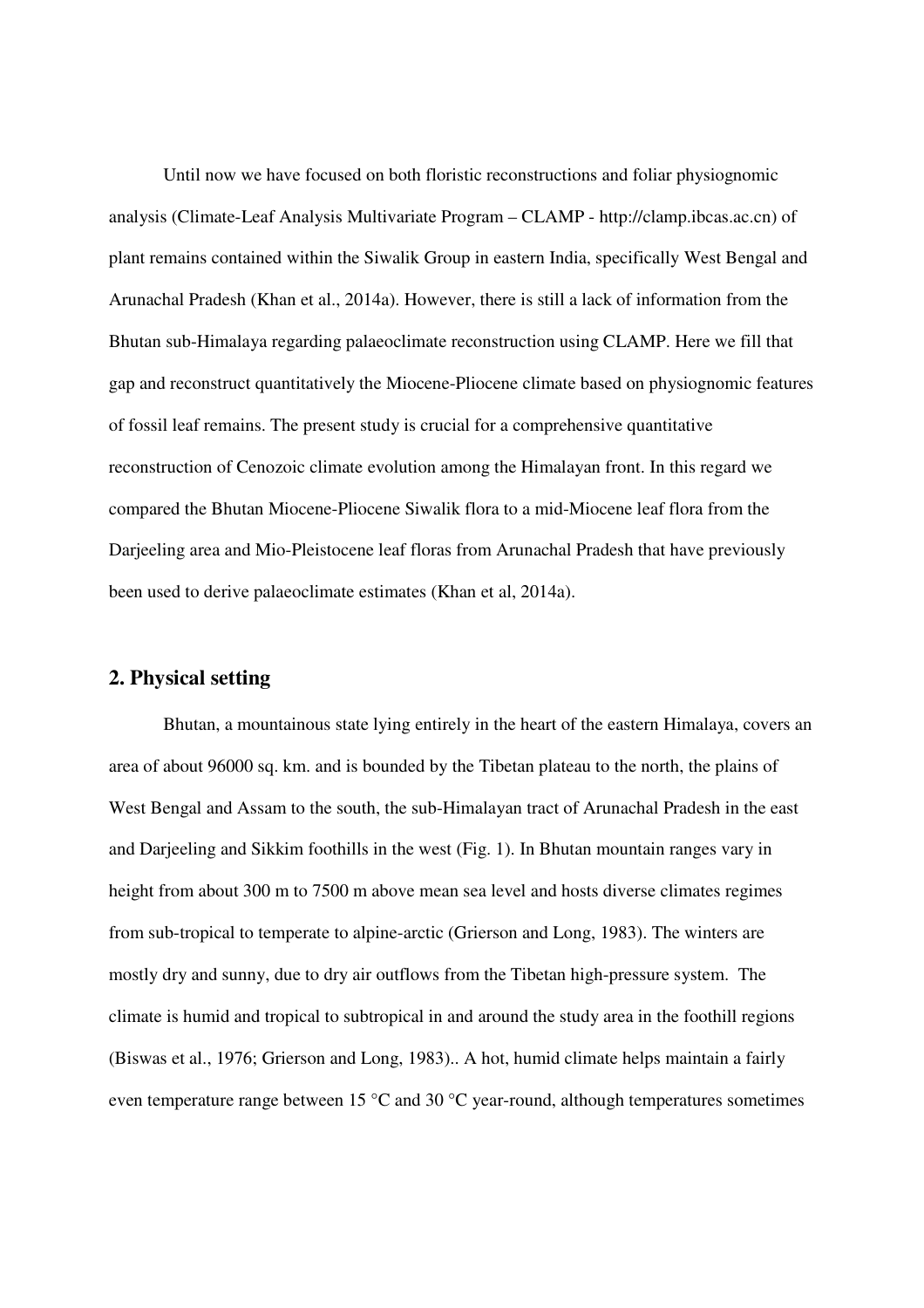reach 40 °C in the valleys during the summer. Rainfall varies between ca. 1000 – 7800 mm per year supporting thick tropical forest, or savanna.

#### **3. Geological setting**

 The uplift and erosion of the Himalayan highland during the Neogene resulted in an extensive apron of terrestrial Siwalik sediments deposited all along the Himalayan foreland basin (now foothills) in India, Nepal, Pakistan and Bhutan (Acharyya, 1994). 'Siwalik' sediments, a term introduced by Cautley (1835), generally comprise an enormously thick (~7000 m) succession of Neogene freshwater coarsely bedded sandstone, siltstone, grit, clay and conglomeratic molassic deposits that are exposed all along the length of the Himalayan foothills from the Potwar plateau in the west to the Brahmaputra in the east (Bora and Shukla, 2005; Parkash et al., 1980). These sediments accumulated close to sea level in a long but narrow basin to the south of the rising Himalaya. The Siwalik Group is well known to geoscientists due to its rich fossil vertebrate fauna, ranging in age from middle Miocene to lower Pleistocene (Awasthi, 1992). Considerable data have also been gathered about the megaflora of the Siwalik Group (Pathak, 1969; Antal and Awasthi, 1993; Prasad, 1994a, b, c; Prasad and Pandey, 2008; Khan et al., 2014a). The geographical extent of the Himalayan foothill Siwalik Group has been subdivided, from west to east, into seven sectors, namely the Jammu sector, the Himachal Pradesh sector, the Uttar Pradesh sector (now Uttarkhand), the Nepal sector, the Darjeeling-Sikkim sector, the Bhutan sector and the Arunachal Pradesh sector (Karunakaran and Ranga Rao, 1976) (Fig. 1). The eastern Bhutan Siwalik sector is the focus of our work presented here.

#### *3.1. Bhutan Siwalik Group*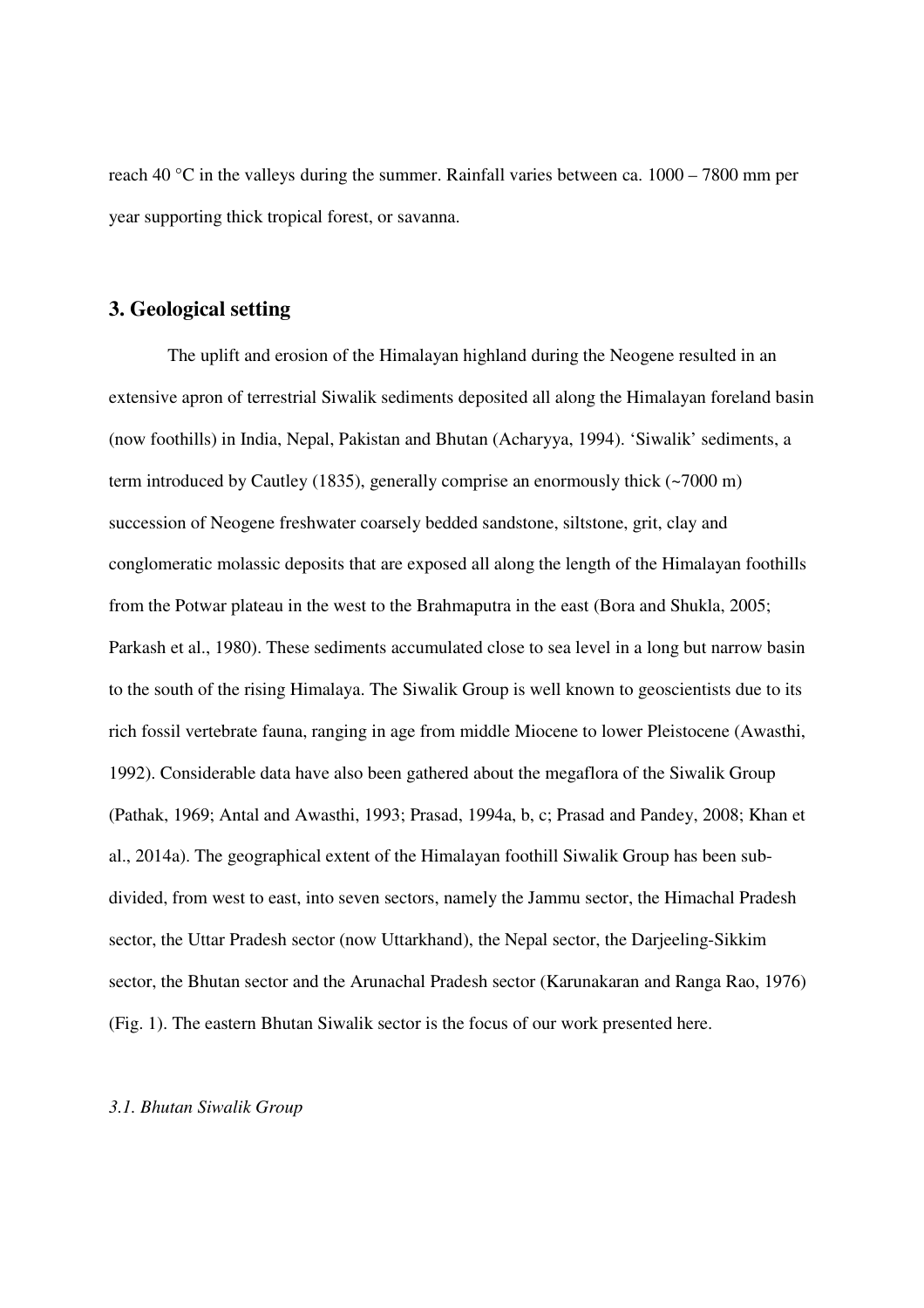The Himalayan Neogene-Quaternary foreland basin sediments of the Siwalik Group, which comprises a c. 2.2 km thick sedimentary section, is well-exposed on freshly eroded stream banks along the Dungsam Chu near Samdrup Jongkhar at the front of the eastern Bhutan Himalaya (Coutand et al., 2016). The sedimentary section is bounded to the north by the Main Boundary Thrust (MBT), along which the Lesser Himalayan Sequence (LHS) was over thrust on to the Siwalik Group in the late Miocene (Coutand et al., 2014). To the south the Main Frontal Thrust (MFT) juxtaposes the Siwalik Group strata against the Ganges-Brahmaputra plain alluvial sediments (Burgess et al., 2012).

The three lithostratigraphic subgroups of the Siwalik Group, namely the lower, middle, and upper Siwaliks, are recognized on the basis on textural differences, specifically on the proportion of different grain sizes, and crop out in eastern Bhutan. Typically, the coarsest sediments of the lower, middle, and upper Siwalik subgroups correspond to thin-bedded fine to medium-grained sandstones, thick-bedded medium to coarse-grained sandstones, and thin to thick-bedded conglomerates, respectively (Gautam and Rösler 1999; Quade et al. 1995). Accordingly, in eastern Bhutan, the boundary between the lower and middle Siwalik subgroups occurs at the first occurrence of thick coarse-grained sandstones, while the transition between the middle and upper Siwalik subgroups occurs at the first occurrence of thin to thick-bedded conglomerates (Gansser, 1983; Bhargava, 1995; Long et al., 2010, 2011; Coutand et al., 2016) (Fig. 2).

To decipher the sedimentary record through time regarding ages, thicknesses, sedimentary facies, and depositional paleoenvironments, Coutand et al. (2016) performed geochronological (magnetostratigraphy), sedimentological, and palynological analyses on the thick continuous stratigraphic section of the Siwalik Group deposits in eastern Bhutan.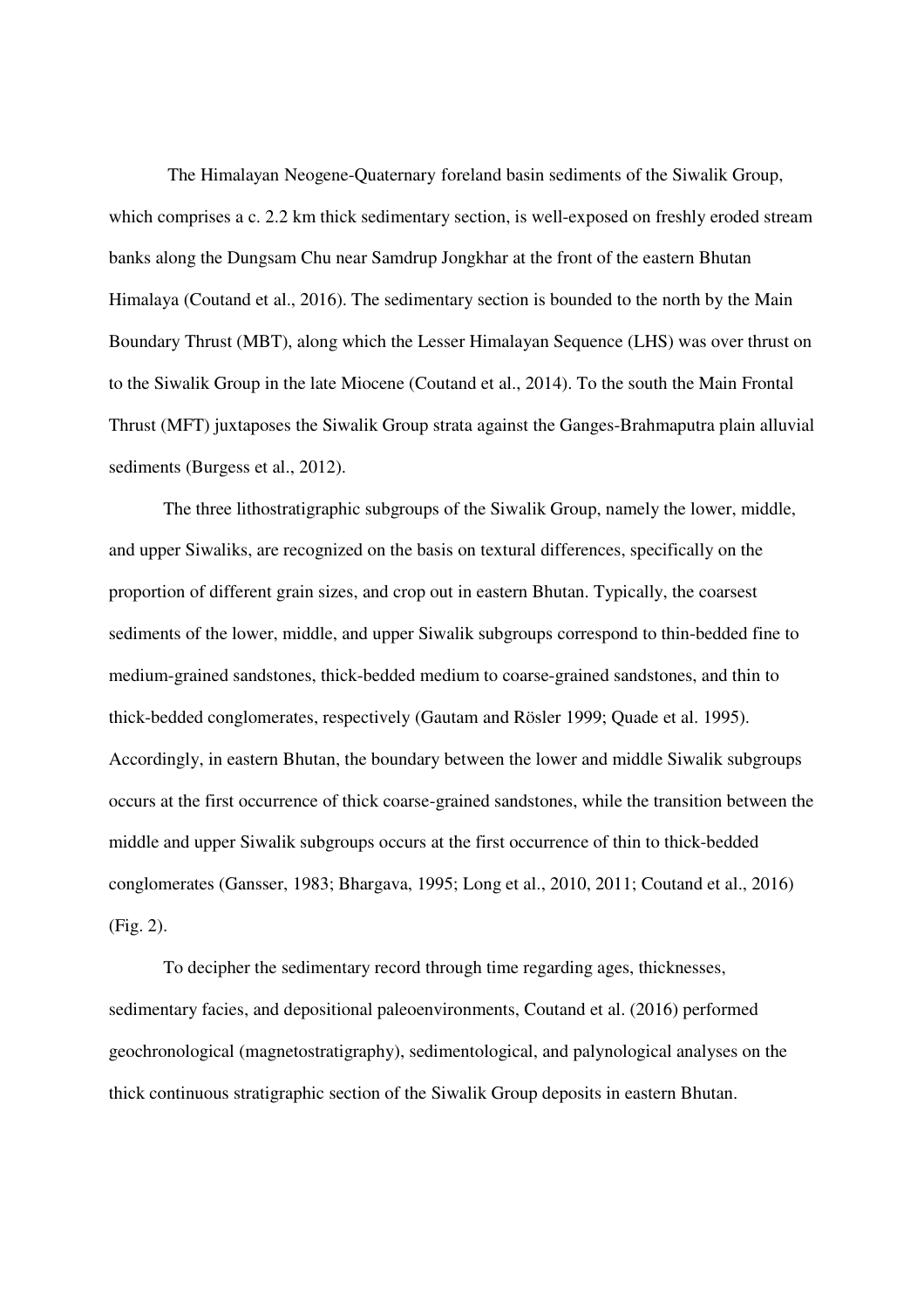Magnetostratigraphy constrained by vitrinite reflectance data combined with detrital apatite fission track (DAFT) dating indicate that the Siwalik Group was deposited during the latest Miocene and the Pleistocene, between ~7 Ma and ~1 Ma. Magnetostratigraphic results also suggest that the boundaries between the lithological subgroups of the Siwalik Group occur at  $\sim 6$ Ma for the lower to middle Siwalik subgroups and at ~3.8 Ma for the middle to upper Siwalik subgroups, while the top of the section is dated as  $\sim$ 1 Ma (Coutand et al., 2016).

#### *3.2. Bhutan Siwalik Group facies*

Twelve facies identified on the basis of their lithology, sedimentary structures, and trace fossils co-occur in four facies assemblages, which were interpreted in terms of depositional environments (Coutland et al. 2016). Depositional environments include river-dominated and wave-influenced deltaic systems at the base, which, associated with marine trace fossils, glauconite, and some coastal pollen taxa, suggest a marine setting potentially linked to marine incursions from the Bay of Bengal (Coutland et al. 2016). At around 5 Ma, a transition to a sandy and then gravelly alluvial environment occurs. The sporomorphs represent taxa grouped into four main categories (Poaceae, other herbs, angiosperms/gymnosperms, and pteridophytes) from different vegetation types in the proximal Himalayan orogenic system and point to diverse tropical lowlands and rain forest vegetation throughout the ~7–1 Ma time period. The palynological record also indicates that depositional environments and paleoclimate were consistently humid and wet in eastern Bhutan since 7 Ma. An overview of the lithology and stratigraphy of the Siwalik sediments in eastern Bhutan is presented below in Table 1.

#### **4. Materials and methods**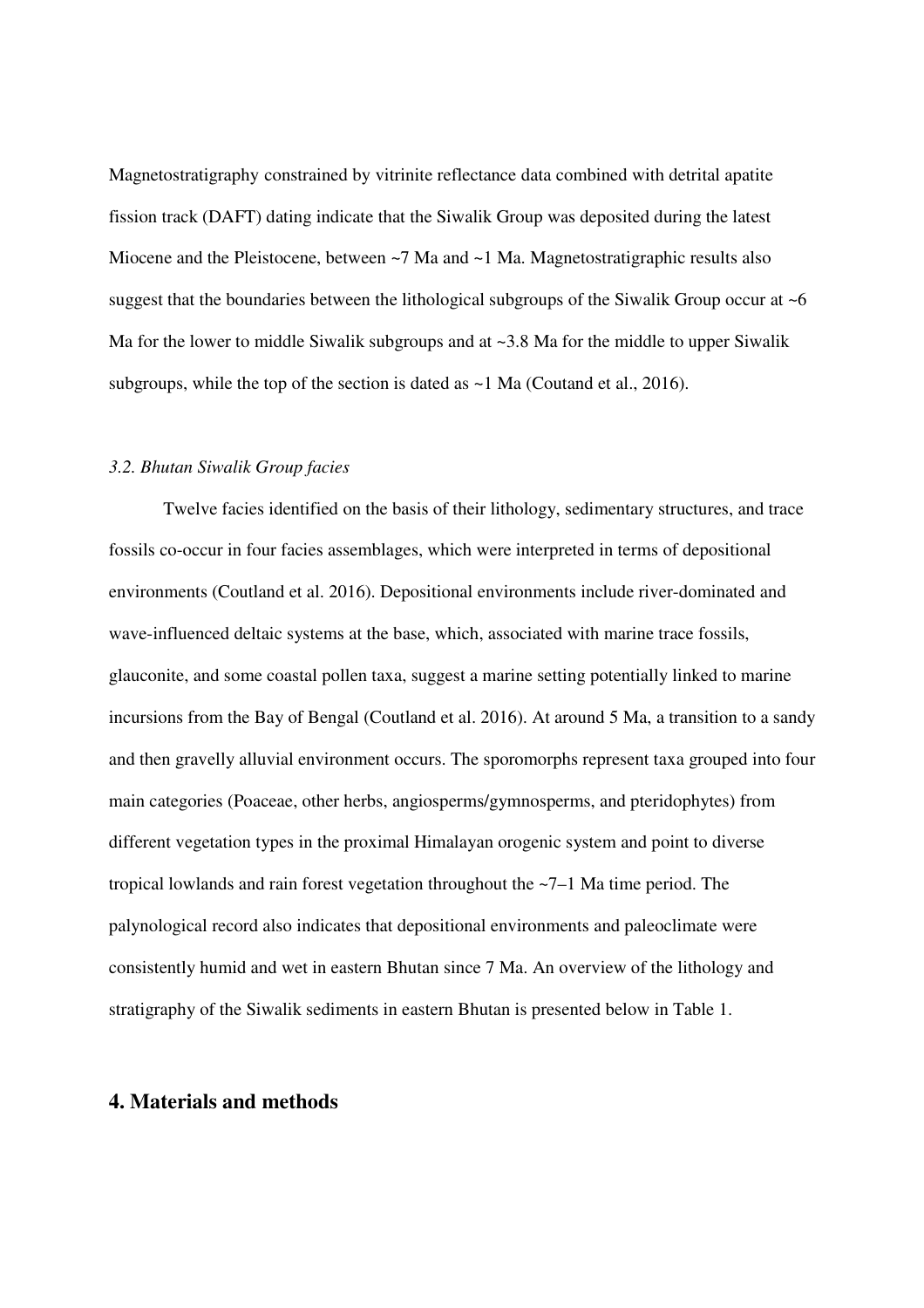#### *4. 1. Fossil leaf assemblage*

Numerous well preserved, complete or fragmentary fossil leaf impressions and compressions were collected from two river traverses, namely, the Darranga river traverse in the east and the Lakshini river traverse in the west, both in the eastern part of Bhutan (situated between latitude  $26^{\circ}40'$ -28 $25'N$  and longitude  $88^{\circ}40'$ -92 $^{\circ}10'$  E) (Fig. 1).

Siwalik rock types in and around the fossil localities belong to the middle Siwalik (Formation II: Miocene-Pliocene), which is characterised by poorly indurated, medium- to very coarse-grained, multi-storied sandstone bodies, with grey shale intercalations and siltstone, hosting abundant plant fossils (Biswas et al., 1979; Banerjee, 1996) (Fig. 2). The fossil leaf remains are preserved in compact sandstone and dark-coloured carbonaceous shale. The flora is dominated by angiosperms. The compressions have yielded good cuticle the details of which will be published in a separate paper.

The fossils were recovered by splitting large chunks of the massive fossiliferous mudstone with the aid of heavy sledge hammers and chisels. After cleaning, macroscopic images of well-preserved angiosperm leaves were photographed using a digital camera (Canon Power Shot A720IS) (Fig. 3). The recovered leaves were compared with herbarium sheets of modern angiosperm taxa kept in the Central National Herbarium (CAL), Sibpur, Howrah, West Bengal, India. A detailed systematic description of this fossil leaf flora is in preparation. All the fossil specimens, including holotypes, are curated at the Herbarium and Museum, Department of Botany, University of Calcutta, India (CUH).

#### *4.2. Modern flora*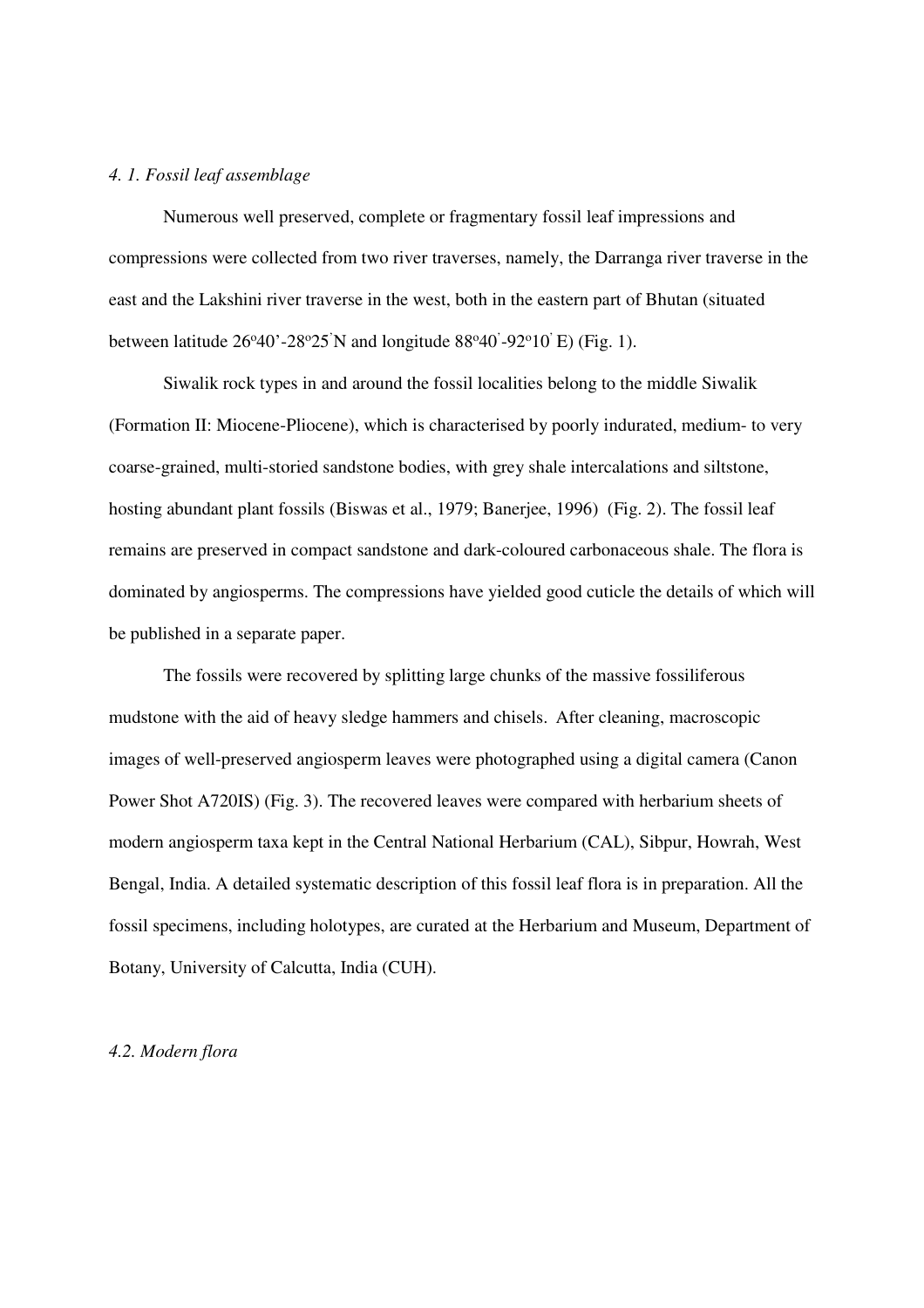To contextualise our fossil finds it is useful to consider the modern vegetation and climate of the Siwaliks in Bhutan.Bhutan has a rich and diverse flora (Grierson and Long, 1983). Over 60% of the common plant species of the eastern Himalayas are found in Bhutan, which is estimated to host 8000 species, among which 2000 species are under 775 genera belonging to pteridophytes, gymnosperms and angiosperms. The N-S trending deep valleys receive moisture-laden winds and heavy precipitation, which supports the development of luxuriant tropical vegetation, in contrast to the comparatively bare slopes of the E-W oriented lateral valleys hosting moist deciduous forests with or without sal (*Shorea robusta*) and pine (*Pinus* spp.). At elevations similar to those inferred for the source vegetation of the Siwalik fossil assemblage (<300 m), modern vegetation close to the fossil locality in Bhutan is characterised as moist tropical to subtropical evergreen rain forests (Biswas et al., 1976; Grierson and Long, 1983).

#### *4.3. CLAMP methodology*

CLAMP (Climate-Leaf Analysis Multivariate Program), initiated by Wolfe (1990), is a multivariate statistical technique that decodes the climatic signal inherent in leaf physiognomy of woody dicotyledonous flowering plants (Wolfe, 1993; Spicer et al., 2009; Yang et al., 2011). It has developed as a robust, accurate and quantitative tool for direct terrestrial palaeoclimatic determinations based on floral assemblages (e.g. Spicer et al., 2003, 2004). CLAMP exploits the universal relationships that exist between the leaf physiognomy (architecture) of woody dicots and the environment, particularly climate (Yang et al., 2015). It is independent of taxonomy, immune to diagenesis and can be applied to leaf assemblages as old as 100 my (Spicer et al., 2009; Yang et al., 2011).

In CLAMP, 31 architectural character states are scored; these encompass lobing, margin characteristics, size, apex and base form, length to width ratio and shape. Two related training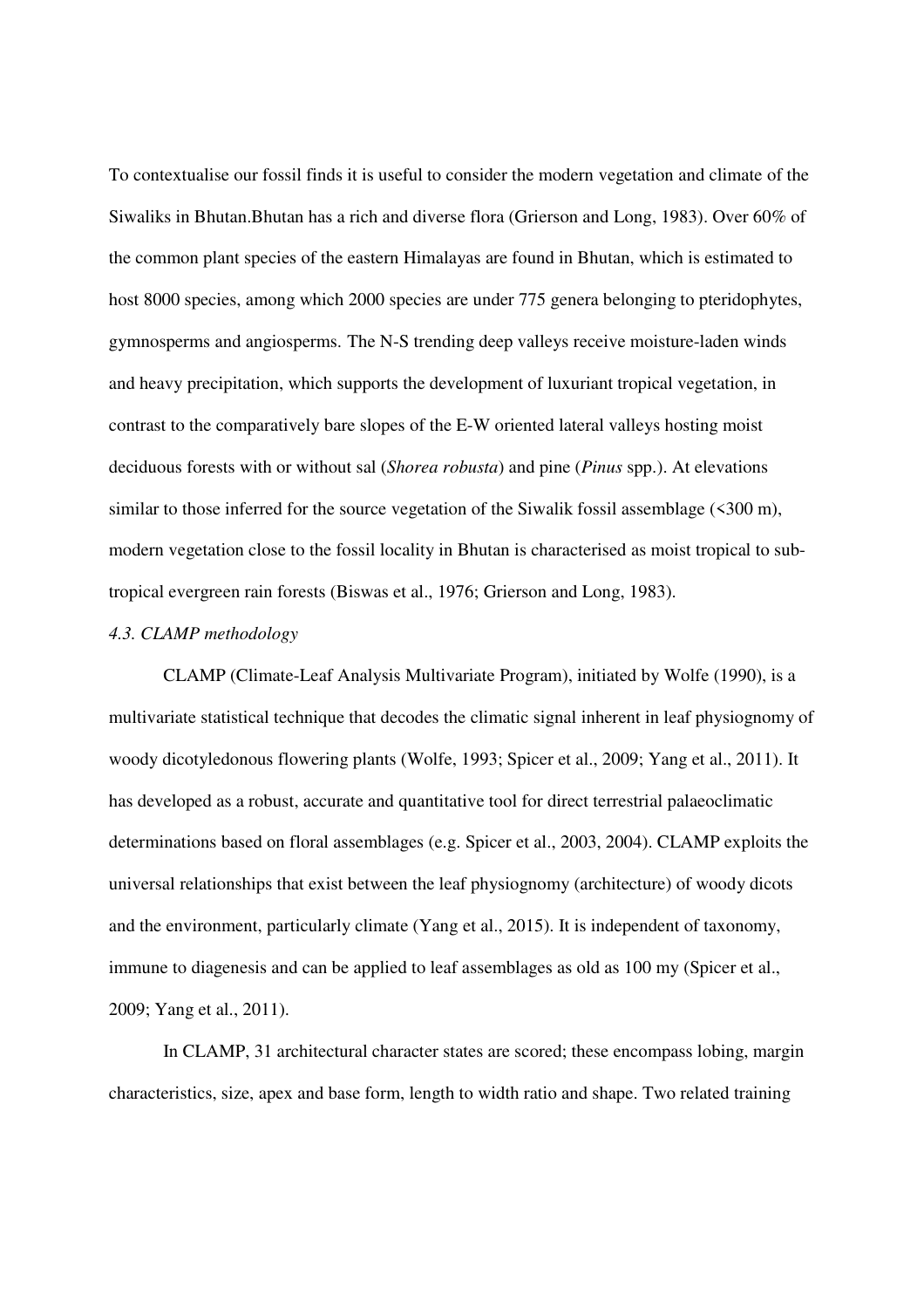data arrays (a leaf character array derived from modern vegetation and a climate array derived from modern gridded climate data) are used to calibrate CLAMP. Typically variations in leaf form are correlated with 11 climate variables related to temperature, humidity, and precipitation using Canonical Correspondence Analysis (CCA) (ter Braak, 1986). Full details of the method are given on the CLAMP website (http://clamp.ibcas.ac.cn).

CLAMP does not require the species to be identified or referred to modern presumed nearest living relatives, and the term 'morphotype' is used in CLAMP to denote groups of specimens likely to represent leaves of the same ancient species. These morphotypes are often termed operational taxonomic units (OTUs) (Spicer et al., 2004, 2009). The morphotypes were scored according to the standard CLAMP protocols given on the CLAMP website, which are distinct from those used to describe leaves for taxonomic purposes (e.g. Ellis et al., 2009). The scoresheet is available as supplementary material (Table S1).

The PhysgAsia2 and HiResGridMetAsia2 files available from the CLAMP website were used to define a CLAMP physiognomic calibration space within which the Bhutan Siwalik fossil leaf assemblage was passively positioned (Figs. 4, 5, 6). This training set combination, first introduced by Khan et al. (2014a), has been shown to give similar results to those obtained from isotopes when used for palaeoaltimetry (Currie et al., 2016; Xu et al., 2018) and is particularly suited to Asian climates.

In the absence of tested metrics independent of precipitation, to measure the strength of the monsoon we used the monsoon index (MSI) of Xing et al. (2012) because their MSI can be derived from the climate variables returned by CLAMP using the expression: MSI = (3WET-3DRY)\*100/GSP. Higher MSI values indicate greater differences in precipitation between the wet and dry seasons, and thus a stronger monsoon.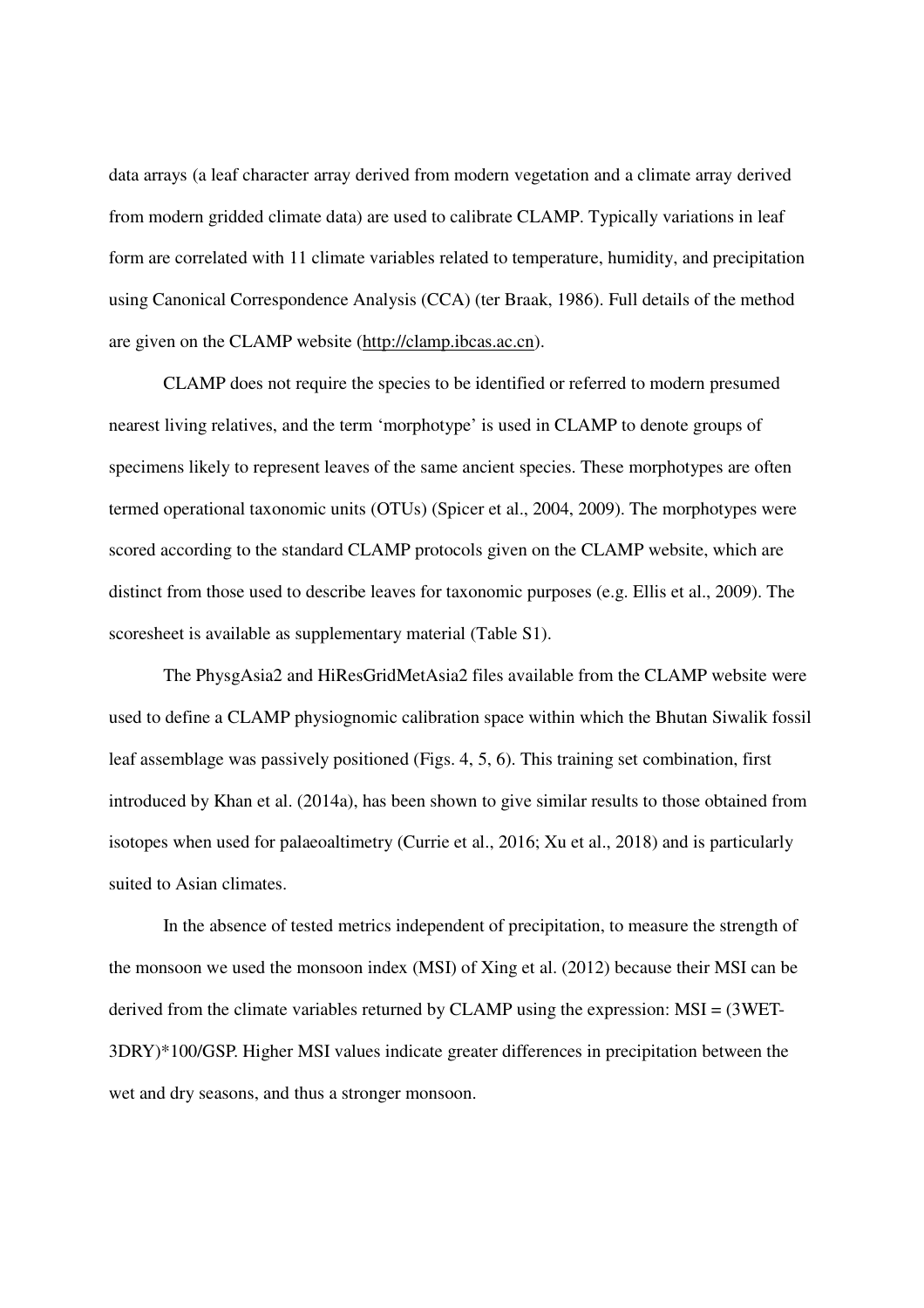## **5. Results**

The 31 leaf physiognomic characters of the 27 morphotypes of fossil leaves from the Bhutan Siwalik (Miocene-Pliocene) sediments were scored (Supplementary material; Table S1), and then a standard CLAMP procedure was carried out. Figures 4–6 show the structure of CLAMP physiognomic space. To estimate palaeoclimate, regression models were constructed for each climate variable in Axes 1-4 space, with the position of the fossil site plotted on the regression based on its position projected normally onto the relevant climate vector. Figures 7– 11 show, respectively, the regression models for MAT (mean annual temperature), WMMT (warm month mean temperature), CMMT (cold month mean temperature), 3-WET (precipitation during the three consecutive wettest months) and 3-DRY (precipitation during the three consecutive driest months). Regression models for growing season precipitation (GSP), mean monthly growing season precipitation (MMGSP), mean annual relative humidity (RH) and mean annual specific humidity (SH) and mean annual moist enthalpy (ENTHAL) are given as supplementary materials (Figs. S1-S5).

The predicted value for MAT is  $24^{\circ}C \pm 2.8^{\circ}C$  (1 S.D.) with a mean annual range of temperature of  $\sim 8^{\circ}$ C and growth was possible year-round (Table 2). Seasonality of rainfall is, however, more marked than seasonal temperature variation, with the three consecutive wettest months delivering ~ 9 times the precipitation of the driest three consecutive months and monsoon index is 46.7 (Table 2). Annually rainfall averaged  $\sim$  1800 mm. The quantitative estimates for all eleven CLAMP climate parameters and associated uncertainties derived from the PhysgAsia2 calibration for the Siwalik flora of Bhutan sub-Himalaya as well as of Arunachal and Darjeeling foothills are given in Table 2.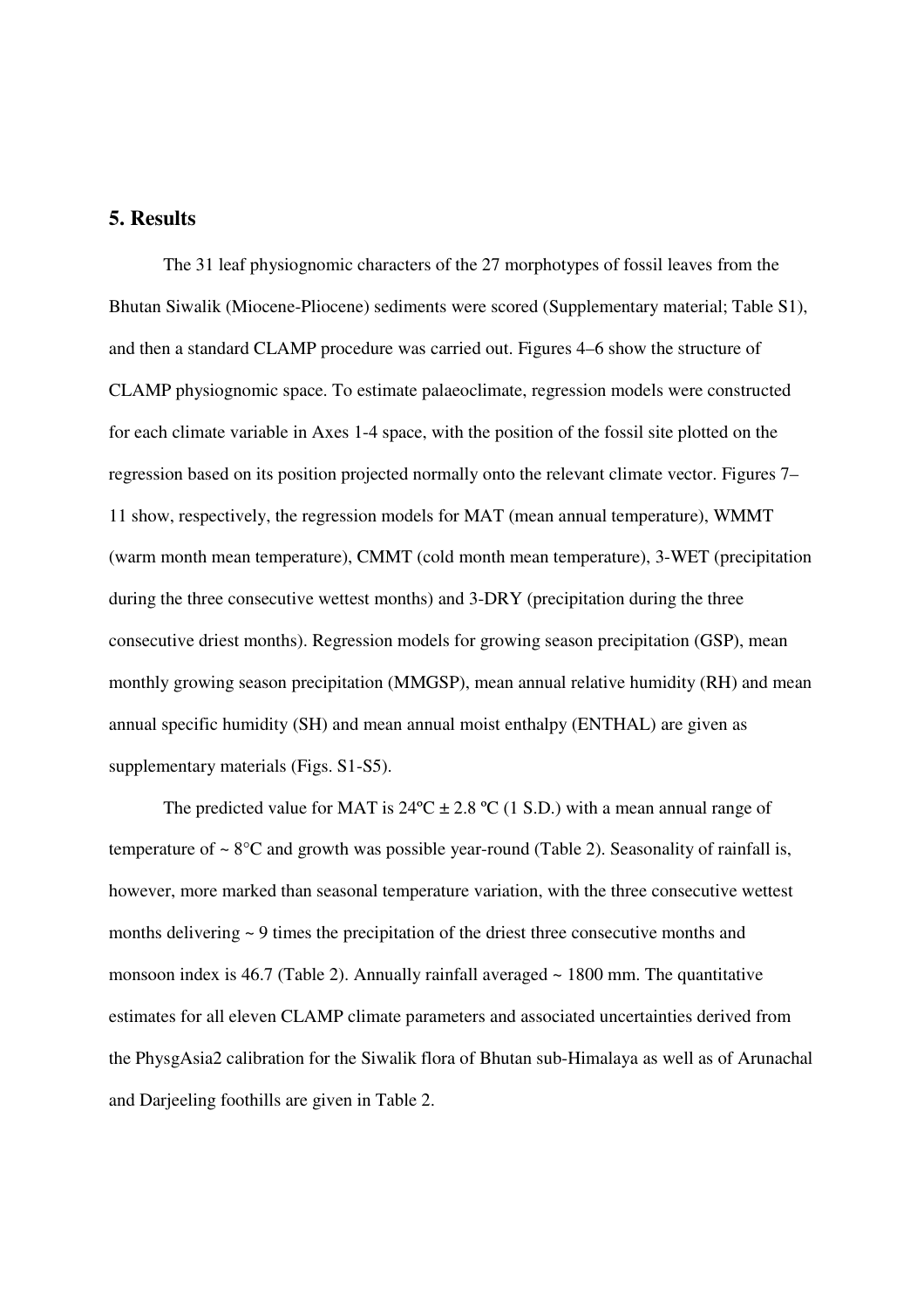## **6. Discussion**

Megafloras from the Darjeeling, Arunachal Pradesh and Bhutan Siwalik sectors floras contain tropical evergreen elements and thus, the overall species compositions indicate a continuance through time of tropical, warm, humid climate vegetation (Khan et al., 2014a; Prasad and Tripathi, 2000). To investigate climate change and the monsoon signature in the eastern Himalayan region since mid-Miocene times in quantitative terms we compared leaf form across all floras using CLAMP (Table 2).

CLAMP analyses suggest that all the Siwalik fossil assemblages of the eastern Himalaya attest to warm and humid (tropical to subtropical) climates with a distinctive monsoon signature. The CLAMP retrodictions for the Bhutan, Darjeeling and Arunachal Pradesh Siwalik assemblages are, within error, more or less identical as regards to temperature, humidity and enthalpy estimates. This stability in temperature and enthalpy provides an invaluable reference for future isotopic and thermodynamic proxy-based palaeoaltimetric studies. All such studies require baseline (usually sea level) climate metrics from which to calculate past elevations for different parts of the Himalaya-Tibet edifice. Exemplar studies of this approach include Khan et al., 2014a; Currie et al., 2016; Ding et al., 2017; Ingalls et al., 2018; Su et al., 2018 and Xu et al., 2018.

All eastern Himalayan Siwalik assemblages reveal a warm month mean temperature of around 28 °C, a cold month mean temperature of around 18 °C, a length of the growing season of around 12 months, an average annual relative humidity of 80% and a mean annual specific humidity of 14 g/kg. Bhutan Siwalik leaves show mean annual temperature differences of just 0.6 °C from those of Arunachal and 1.2 °C from Darjeeling Siwalik palaeofloras, differences that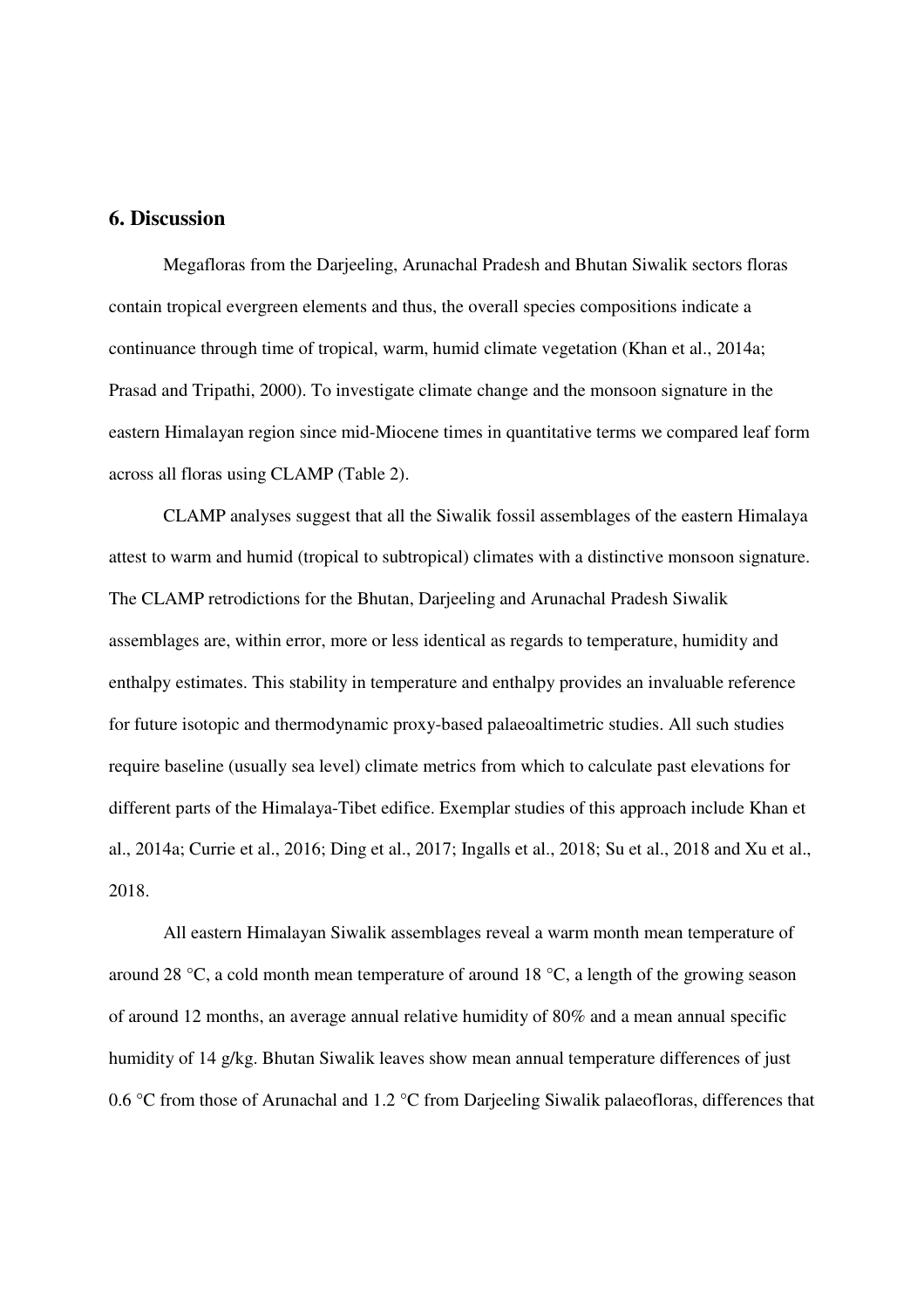are far smaller than the uncertainty in the method  $(\pm 2.8 \degree C)$ . The Pliocene assemblage from Arunachal Pradesh appears to represent slightly cooler conditions, notably in winter, than those of the Miocene assemblage of Darjeeling and Mio-Pliocene assemblage of Bhutan, but the difference is within error and may not be real. So, the uniformity of climate variables across all the eastern Himalayan Siwalik samples is notable. The other climate variables such as GSPs and MMGSPs show more variation. The Miocene assemblage from Darjeeling yields the highest GSP and the wettest dry season, but all Siwalik sites suggest distinct seasonality in rainfall. A common concept for monsoon evolution is that any change in the surface height or extent of Tibet will affect monsoon intensity. Moreover a widely held view is that a Miocene  $\left( \sim 23 \text{ to } 22 \right)$ 5Ma) uplift of the Tibetan plateau drove widespread speciation across large parts of Asia (Lu et al., 2018). However, an array of geological evidence shows that both an elevated Tibet and the Asian monsoon system predate the Miocene and even the onset of the India-Asia collision (e.g. Wang et al., 2014a; Renner, 2016; Spicer, 2017; Ingalls et al. 2018). Monsoon climates have existed across southern Asia for the whole of the Cenozoic, and probably for a lot longer, but that they were of the kind generated by seasonal migrations of the Inter-tropical Convergence Zone (ITCZ) (Spicer et al., 2017). Climate modeling demonstrates that such monsoons would have existed even in the absence of significant topography over Tibet (Huber and Goldner, 2012). However, the projection of the high (>5 km) Himalaya above the Tibetan highlands at about 15 Ma coincides with the initiation of the circulation system that became modern South Asia Monsoon (Spicer, 2017). Thus, the South Asia Summer Monsoon (SASM) in its modern form appears to have arisen after the mid Miocene, when the rising Himalaya increasingly became an obstacle to north-south airflow. This work, combined with our earlier studies of palaeoclimate in the eastern Himalaya (Khan et al., 2014a) suggest that in the most recent 15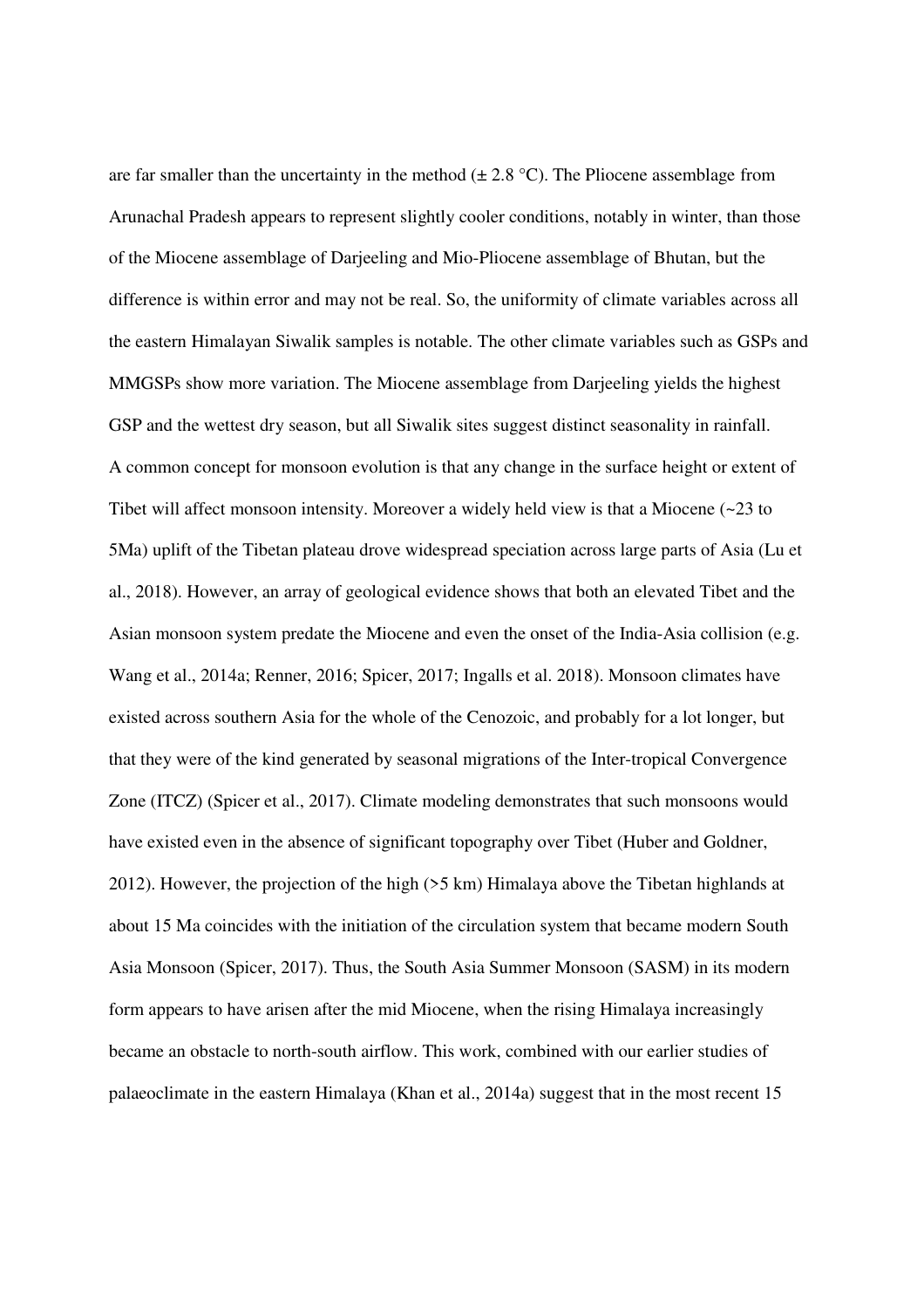million years elevation of the Himalaya significantly above 5 km has not greatly affected the SASM as it is expressed in the Himalaya foreland basin, at least in the eastern part, and that 5 km may mark a critical elevation for determining modern monsoon circulation over southern Asia.

The modern East Asia Monsoon also appears to be a Neogene phenomenon (An et al., 2001; Guo et al., 2008) beginning in the Early Miocene (~22 Ma), and may be linked with the rise of large parts of northern Tibet (Liu and Dong, 2013), and possibly other parts of Asia, that modified airflow. Other contributory factors include loss of moisture sources in the Asian interior and the development of a strong winter Siberian high as global temperatures declined (Spicer, 2017).

Some measure of the ratio between wet and dry season precipitation has become a preferred proxy for palaeoclimate studies aimed at understanding the history of monsoon climates (e.g. Jacques et al., 2014; West et al., 2015). The ratio of the precipitation in the three consecutive wettest months (3WET) to the three consecutive driest months (3DRY) for Bhutan Mio-Pliocene Siwalik assemblage is 9.1:1. The MSI for the Bhutan flora is 46.7, while that of the modern is 52. The ratio of the 3WET/3DRY for all the Arunachal Siwalik assemblages is >6:1, which defines them as monsoonal (Lau and Yang 1997; Zhang and Wang 2008). However, the present-day ratio for that region is >120:1 based on the same gridded dataset used to calibrate CLAMP. Note though that the 120:1 ratio is based on actual rainfall while the CLAMP predictions are mediated through soil moisture, which for fossil assemblages inevitably is biased towards wet conditions because leaf fossils are almost always preserved in aquatic settings (rivers and lakes).

So, using the physiognomy of the nearby modern Manas vegetation (26.846°N, 91.407°E, elevation 275 m) as if it were a fossil assemblage yields a CLAMP-predicted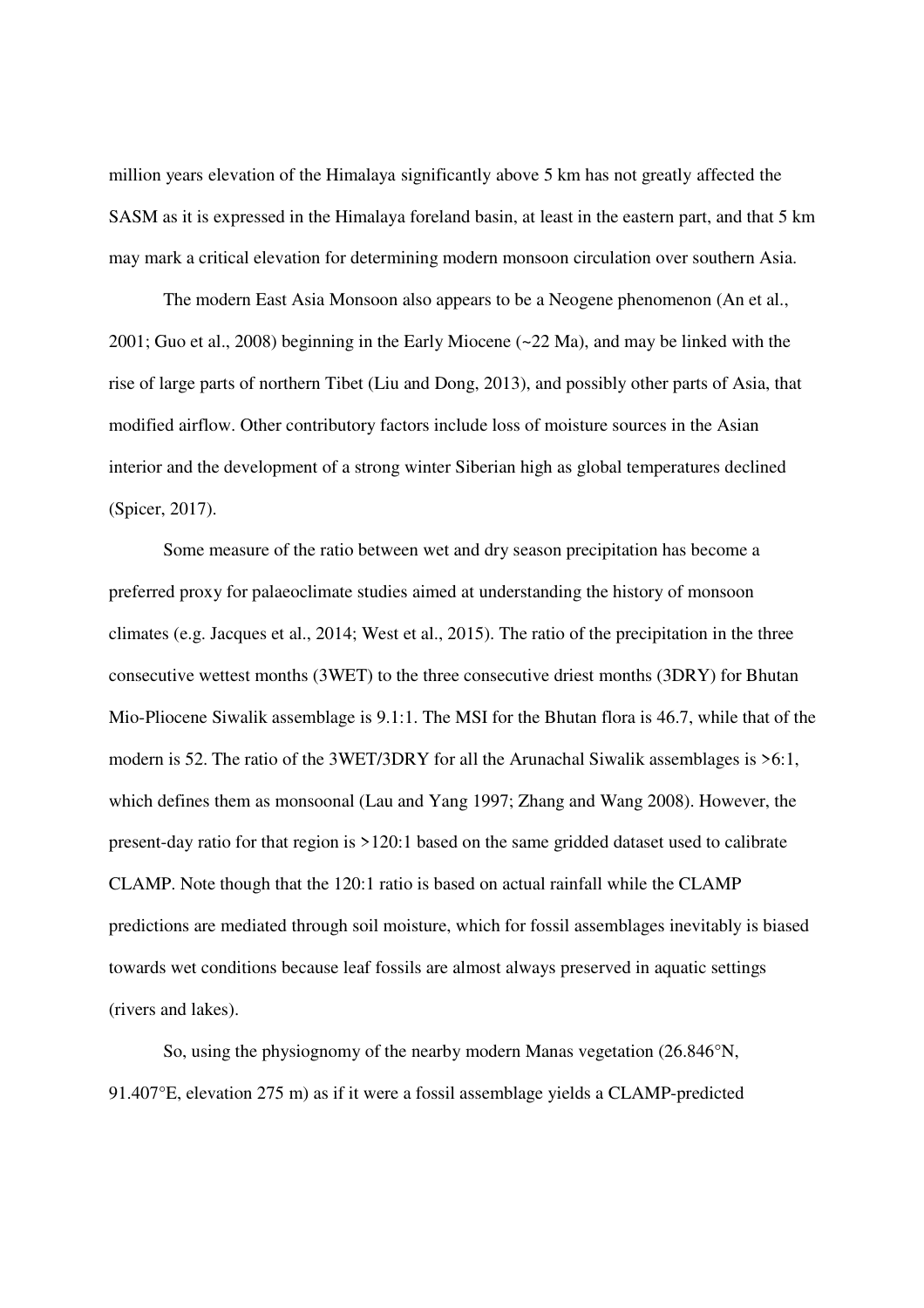3WET/3DRY ratio of 13.3 and a monsoon index (MSI) of 51.2 using the same calibration. The MSI for the Arunachal fossil floras is 47.7, while that of the modern is 53.4. This result suggests that the monsoon in the AP region has remained essentially the same since mid-Miocene times. The Darjeeling fossil wet/dry ratio is 3.8:1 suggesting a more even distribution of rainfall throughout the year due, apparently, to a wetter dry season than further east. The MSI for the Darjeeling fossil flora is 34.2 while that of the present day is 68.1. So, the monsoon indices suggest that in both Bhutan and the Arunachal sub-Himalaya there has been little change in the intensity of the monsoon since mid-Miocene time, while further west in the Darjeeling area there has been monsoon intensification i.e. in Miocene times the monsoon signature appears to have been weaker than now. What is now required is a comprehensive survey of monsoon signatures along the whole length of the Siwalik Group to understand the evolution of the modern rainfall pattern, which today shows increasing wetness in an easterly direction.

#### **7. Conclusions**

Palaeoclimate estimates of the Bhutan Mio-Pliocene flora provide valuable insights into monsoon climatic evolution throughout the eastern Himalayan Siwalik belt during late Cenozoic time. The results indicate that the Bhutan Siwalik flora experienced a monsoonal tropical warm humid climate. By comparing it with other neighboring eastern Himalayan Siwalik floras, we conclude that overall the eastern Himalayan Siwalik climate estimates appear to have been remarkably uniform over the past 15 million years and may indicate that once the Himalaya achieved elevations in excess of 5 km it made little difference to the climate of the eastern Himalaya foreland basin.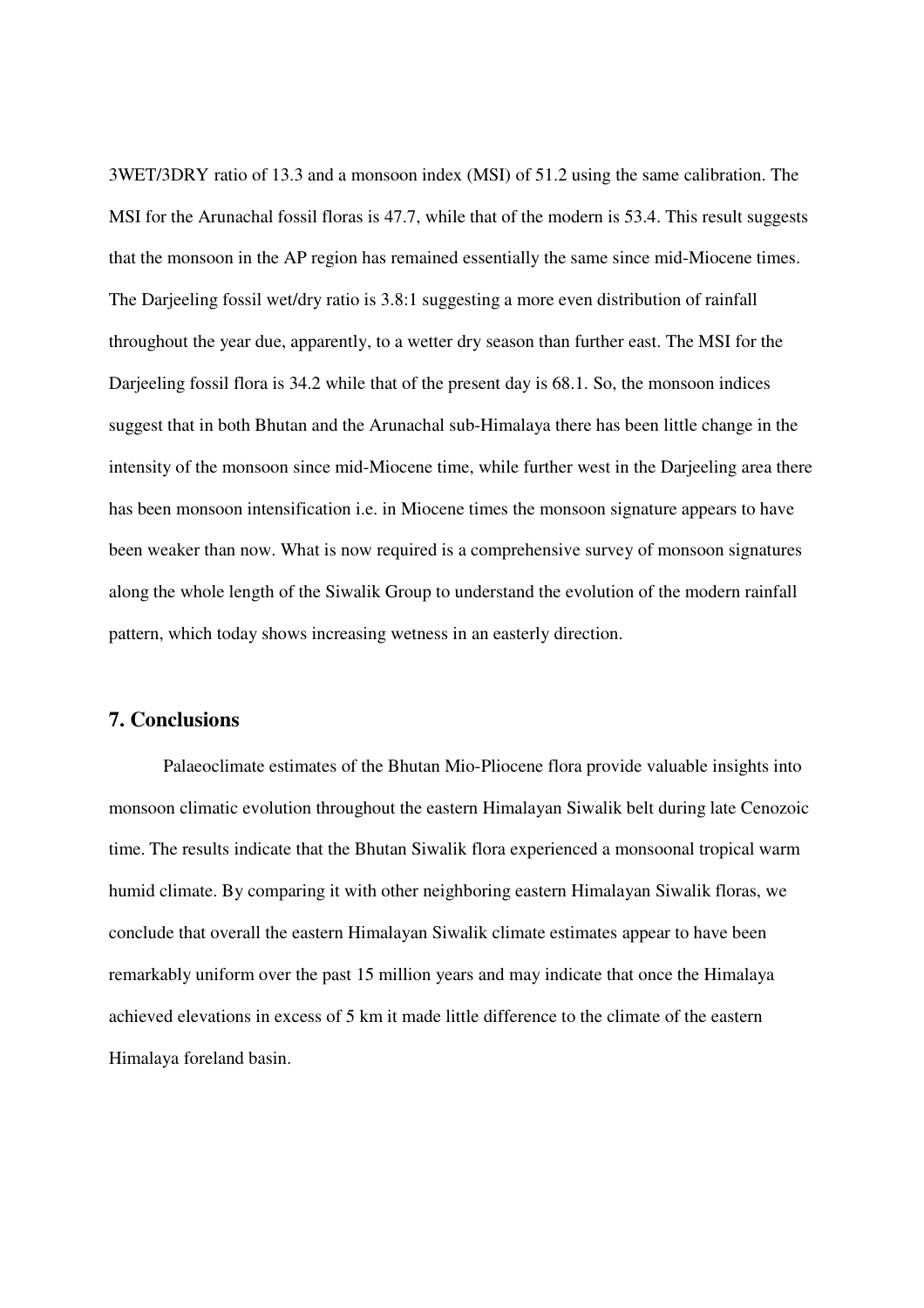#### **Acknowledgments**

MK and SB acknowledge the UGC-CAS VII, Department of Botany, and University of Calcutta for necessary facilities. RAS and TEVS acknowledge support from NERC/NSFC BETR Project NE/P013805/1. MK., MB and SB express their sincere thanks to Dr. Sanjib Biswas and the authorities of Oil and Natural Gas Commission (ONGC), Dehra Dun, India, Mrs. Rupali Dasgupta and the late Manju Banerjee for supplying leaf remains studied in the present investigation. Thanks are also due to the authorities of Central National Herbarium, Sibpur, Howrah for permission to consult the Herbarium.

#### **References**

- Acharya, S.K., 1994. The Cenozoic foreland basin and tectonics of the Eastern Sub Himalaya: Problem and Prospects. Himal. Geol. 15, 3-21.
- An, Z.S., Kutzbach, J.E., Prell, W.L., Porter, S.C., 2001. Evolution of Asian monsoons and phased uplift of the Himalayan Tibetan plateau since Late Miocene times. Nature 411, 62-66.
- Antal, J.S., Awasthi, N., 1993. Fossil flora from the Himalayan foot hills of Darjeeling foot-hills of Darjeeling District, West Bengal and its palaeoecological and phytogeographical significance. The Palaeobotanist 42(1), 14-60.
- Antal, J.S., Prasad, M., 1996a. Some more leaf-impressions from the Himalayan foothills of Darjeeling District, West Bengal, India. Palaeobotanist 43, 1-9.
- Antal, J.S., Prasad, M., 1996b. Dipterocarpaceous fossil leaves from Grish River section in Himalayan foot hills near Oodlabari, Darjeeling District, West Bengal. Palaeobotanist 43, 73-77.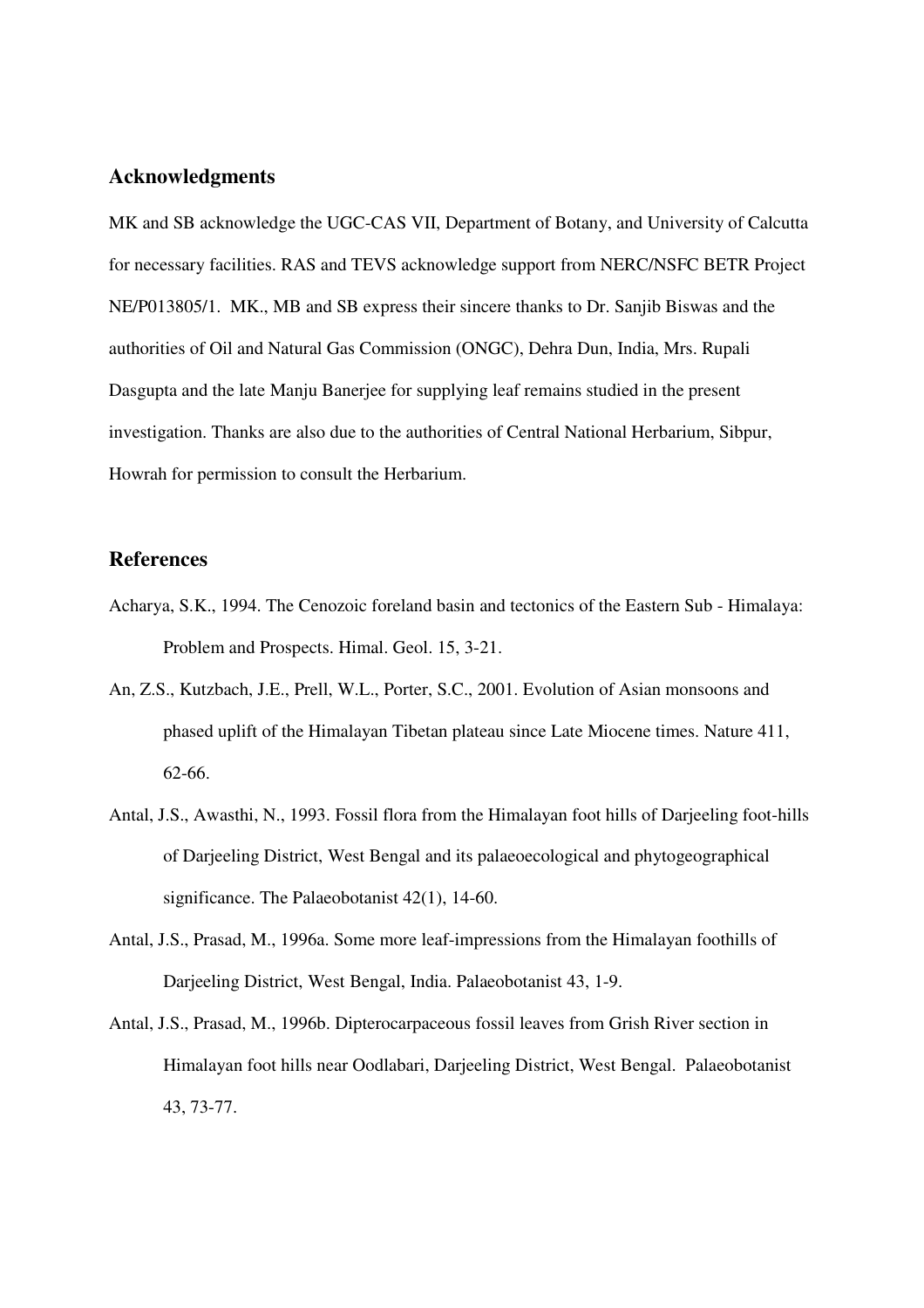- Antal, J.S., Prasad, M., 1997. Angiospermous fossil leaves from the Siwalik sediments (Middle-Miocene) of Darjeeling District, West Bengal. Palaeobotanist 46(3), 95-104.
- Antal, J.S., Prasad, M., 1998. Morphotaxonomic study of some more fossil leaves from the lower Siwalik sediments of West Bengal, India. Palaeobotanist 47, 86-98.
- Awasthi, N., 1992. Changing patterns of vegetation through Siwalik succession. Palaeobotanist 40, 312-327.
- Banerjee, M., 1996. Tropical Estuarine Angiosperm vegetation in the Neogene sediments of Bhutan, Eastern Himalaya, and remarks on palaeogeography of siwalik foreland basins of Indian Subcontinent. Rheedea 6(1), 127 -140.
- Banerjee, M., Dasgupta, R., 1996. Palynostratigraphy and palaeoenvironment-palaeogeographic considerations of Siwalik Sediments of Bhutan, Eastern Himalaya. Geological Survey of India Special Publication 21(1), 233-248.
- Banerjee, M., Dasgupta, R., 1984. Angiosperm leaf remains from the Siwalik sediments (Mio-Pliocene) of Bhutan, Eastern Himalaya. A. K. Ghosh Commemorative volume, Evolutionary Botany and Biostratigraphy, 129-143.
- Bhargava, O.N., 1995. Geology of Bhutan a synoptic view, in: Bhargava, O.N. (Eds.), Bhutan Himalaya: A Geological Account. Special Publication, 39, Geological Survey of India, Calcutta, 13–18.
- Biswas, S.K., Ahuja, A.D., Saproo, M.K., Basu, B., 1979. Geology of Himalayan foot hills of Bhutan. Himal. Geol. 41(5), 287-307.
- Biswas, S.K., Ahuja, A.D., Saproo, M.K., Basu, B., 1976. Geology of Himalayan foot-hills, Bhutan. Cyclostylcd Paper presented at the Himalayan Geology Seminar, New Delhi.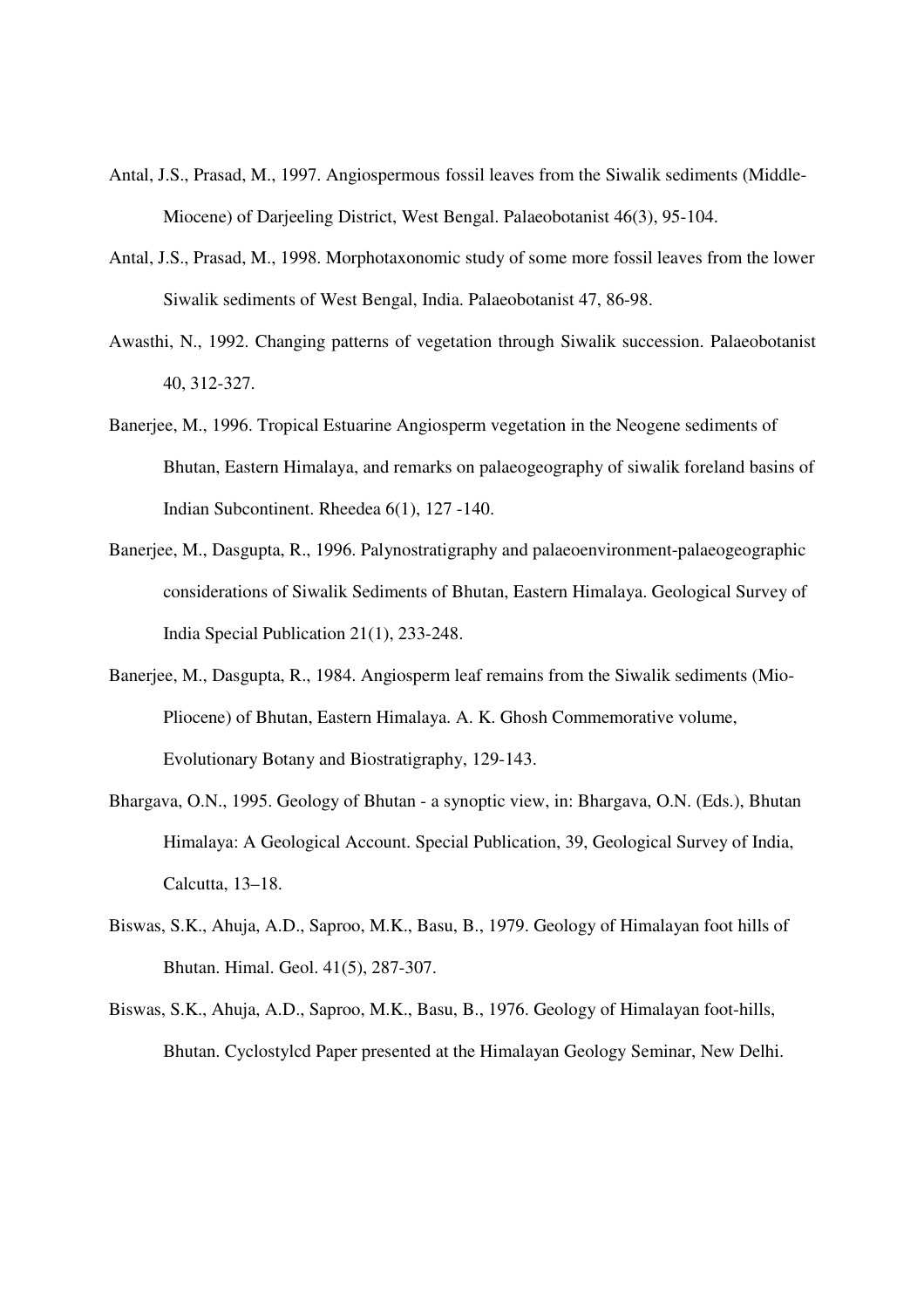- Bora, D.S., Shukla, U.K., 2005. Petrofacies implication for the Lower Siwalik Foreland Basin evolution, Kumaun Himalaya, India. Special Publication of the Palaeontological Society of India 2, 163-179.
- Boos, W.R., Kuang, Z., 2010. Dominant control of the south Asian monsoon by orographic insulation versus plateau heating. Nature 463, 218–222.
- Boos, W.R., Kuang, Z., 2013. Sensitivity of the South Asian monsoon to elevated and nonelevated heating. Sci. Rep. 3, 1192.
- Burgess, W., Yin, A., Dubey, C., Shen, Z.-K., Kelty, T., 2012. Holocene shortening across the Main Frontal Thrust zone in the eastern Himalaya. Earth Planet. Sci. Lett. 357, 152–167.
- Cautley, P.T., 1835. Letter noticing the discovery of further fossils in vast quantity in the Siwalik Range. J. Asiatic Soc. Beng. 4, 585-587.
- Coutand, I., L. Barrier., G. Govin., D. Grujic., C. Hoorn., G. Dupont-Nivet., Y, Najman., 2016. Late Miocene-Pleistocene evolution of India-Eurasia convergence partitioning between the Bhutan Himalaya and the Shillong Plateau: New evidences from foreland basin deposits along the Dungsam Chu section, eastern Bhutan. Tectonics 35, 2963–2994.
- Coutand, I., Whipp, D., Grujic, D., Bernet, M., Fellin, M., Bookhagen, B., Landry, K., Ghalley, S., Duncan, C., 2014. Geometry and kinematics of the Main Himalayan Thrust and Neogene crustal exhumation in the Bhutanese Himalaya derived from inversion of multithermochronologic data. J. Geophys. Res. Solid Earth 119, 1446–1481.
- Currie, B.S., Polissar, P.J., Rowley, D.B., Ingalls, M., Li, S., Olack, G., Freeman, K.H., 2016. Multiproxy palaeoaltimetry of the late Oligocene-Pliocene Oiyug Basin, Southern Tibet. Am. J. Sci. 316, 401-436. DOI 10.2475/05.2016.01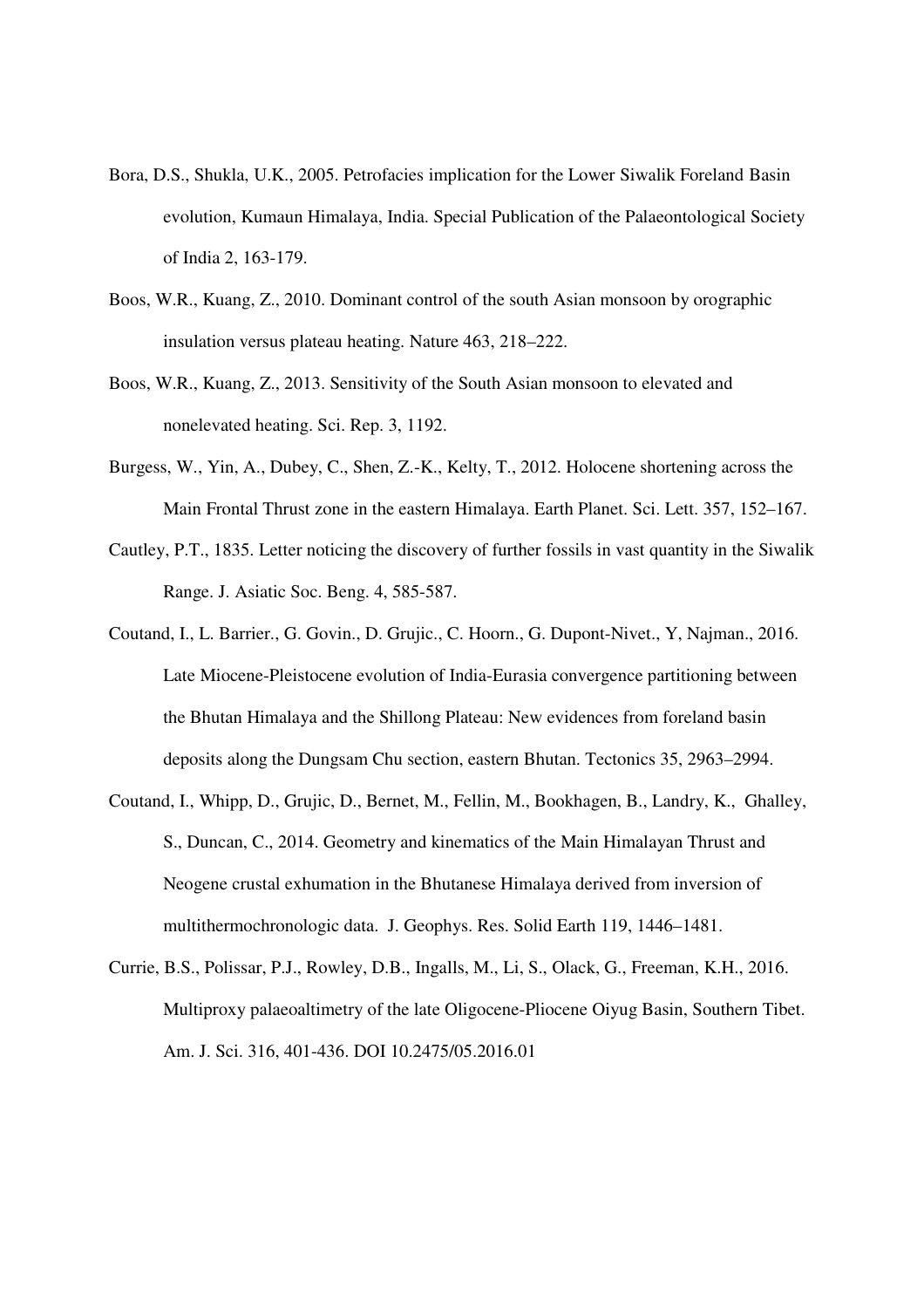- Ding, L., Spicer, R.A., Yang, J., Xu, Q., Cai, Q., Li, S., Lai, Q., Wang, H., Spicer, T.E.V., Yue, Y., Shukla, A., Srivastava, G., Ali Khan, M., Bera, S., Mehrotra, R., 2017. Quantifying the rise of the Himalaya orogen and implications for the South Asian monsoon. Geology 45, 215–218. doi:10.1130/G38583.1
- Ellis, B. et al., 2009. Manual of Leaf Architecture. Cornell University Press, Ithaca, New York, 200 pp.
- Gansser, A., 1983. Geology of the Bhutan Himalaya. Boston, Birkhauser Verlag, p. 181.
- Gautam, P., Rösler, W., 1999. Depositional chronology and fabric of Siwalik group sediments in Central Nepal from magnetostratigraphy and magnetic anisotropy. J. Asian Earth Sci. 17, 659–682.
- Grierson, A.J.C., Long, D.G., 1983, Flora of Bhutan. Volume 1, part 1. Edinburgh: Royal Botanic Garden, Edinburgh.
- Guo, Z.T., Ruddiman, W.F., Hao, Q.Z., Wu, H.B., Qian, Y.S., Zhu, R.X., Peng, S.Z., Wei, J.J., Yuan, B.Y., Liu, T.S., 2002. Onset of Asian desertification by 22 Ma ago inferred from loess deposits in China. Nature 416, 159–163.
- Guo, Z.T., Sun, B.-N., Zhang, Z.S., 2008. A major reorganization of Asian climate by the early Miocene. Clim. Past 4, 153-174.
- Haywood, A.M., Sellwood, B.W., Valdes, P.J., 2008. Regional warming: Pliocene (3 Ma) paleoclimate of Europe and the Mediterranean. Geology 28, 1063–1066.

Huber, B.T., Goldner, A., 2012. Eocene monsoons. J. Asian Earth Sci. 44, 3-23.

Ingalls, M., Rowley, D., Olack, G., Currie, B., Li, S., Schmidt, J., Tremblay, M., Polissar, P., Shuster, D.L., Lin, D., Colman, A., 2018. Paleocene to Pliocene low-latitude, high-elevation basins of southern Tibet: Implications for tectonic models of India-Asia collision, Cenozoic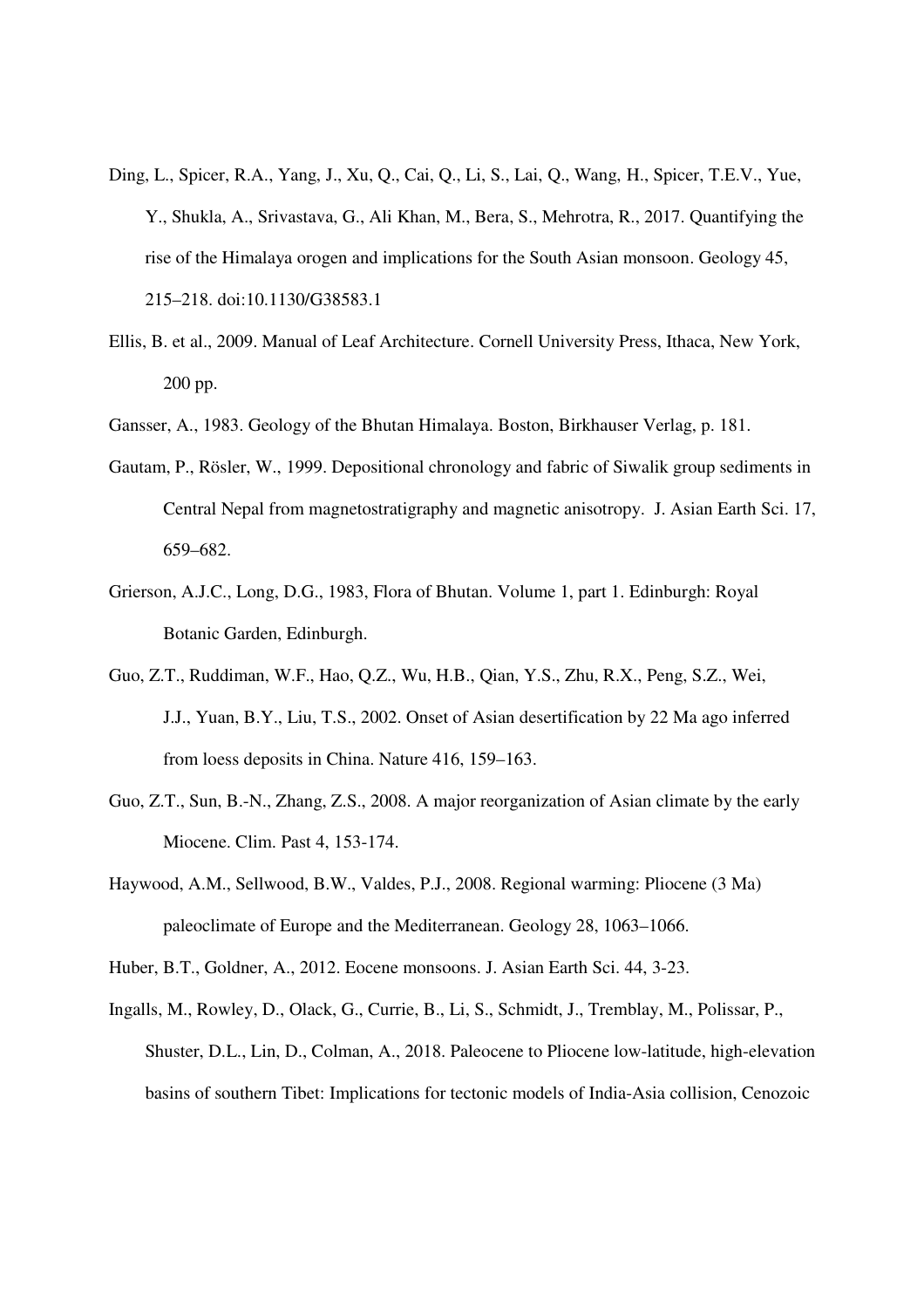climate, and geochemical weathering. GSA Bulletin 130, 307–330.

https://doi.org/10.1130/B31723.1

- Jacques, F.M.B., Shi, G.L., Li, H., Wang, W., 2014. An early middle Eocene Antarctic summer monsoon: evidence of 'fossil climates'. Gondwana Res. 25, 1422-1428.
- Karunakaran, C., Ranga Rao, A., 1976. Status of exploration for the Hydrocarbons in the Himalayan region-contributions to the stratigraphy and structure. International Himalayan Geological Seminar India. Section III, O.N.G.C, pp. 1-72.
- Khan, M. A., Bera, S., 2014a. On some Fabeceous fruits from the Siwalik sediments (Middle Miocene-Lower Pleistocene) of Eastern Himalaya. J. Geol. Soc. India 83, 165-174.
- Khan, M.A., Bera, S., 2014b. New lauraceous species from the Siwalik forest of Arunachal Pradesh, eastern Himalaya, and their palaeoclimatic and palaeogeographic implications. Turk. J. Bot. 38, 453-464.
- Khan, M.A., Ghosh, R., Bera, S., Spicer, R.A., Spicer, T.E.V., 2011. Floral diversity during Plio-Pleistocene Siwalik sedimentation (Kimin Formation) in Arunachal Pradesh, India, and its palaeoclimatic significance. Palaeobio. Palaeoenv. 91, 237-255.
- Khan, M.A., Spicer, R.A., Bera, S., Ghosh, R., Yang, J., Spicer, T.E.V., Guo, S., Su, T., Jacques, F., Grote, P.J., 2014a. Miocene to Pleistocene floras and climate of the eastern Himalayan Siwaliks, and new palaeoelevation estimates for the Namling-Oiyug Basin, Tibet. Glob. Planet. Chang. 113, 1-10.
- Khan, M.A., Spicer, T.E.V., Spicer, R.A., Bera, S., 2014b. Occurrence of *Gynocardia odorata* Robert Brown (Achariaceae, formerly Flacourtiaceae) from the Plio-Pleistocene sediments of Arunachal Pradesh, northeast India and its palaeoclimatic and phytogeographic significance. Rev. Palaeobot. Palynol. 211, 1-9.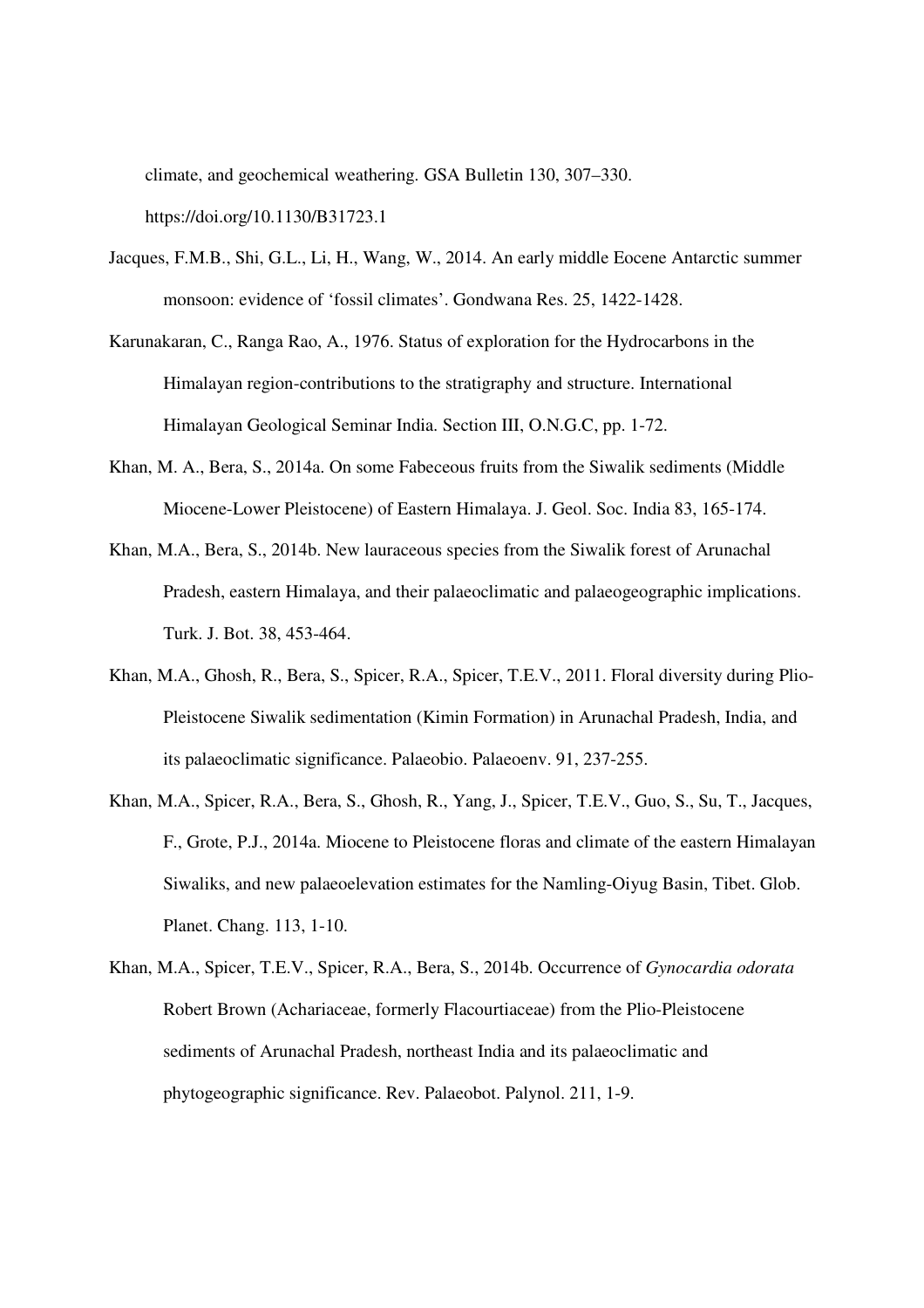- Khan, M.A., Bera, S., Ghosh, R., Spicer, R.A., Spicer, T.E.V., 2015. Leaf cuticular morphology of some angiosperm taxa from the Siwalik sediments (middle Miocene to lower Pleistocene) of Arunachal Pradesh, eastern Himalaya: Systematic and palaeoclimatic implications. Rev. Palaeobot. Palynol. 214, 9-26.
- Khan, M., Spicer, R.A., Spicer, T.E.V., Bera, S., (2016). Occurrence of *Shorea* Roxburgh ex C. F. Gaertner (Dipterocarpaceae) in the Neogene Siwalik forests of eastern Himalaya and its biogeography during the Cenozoic of Southeast Asia. Rev. Palaeobot. Palynol. 233, 236-254
- Khan, M.A., Spicer, R.A., Spicer, T.E.V., Bera, S., 2017a. Evidence for diversification of *Calophyllum* L. (Calophyllaceae) in the Neogene Siwalik forests of eastern Himalaya. Plant Syst. Evol, 303, 371-386
- Khan, M., Bera, M., Spicer, R.A., Spicer, T.E.V., Bera, S., 2017b. First occurrence of mastixioid (Cornaceae) fossil in India and its biogeographic implications. Rev. Palaeobot. Palynol. 247, 83-96
- Kumar, R., 1982. Fundamentals of historical Geology and Strarigraphy. Wiley Eastern Ltd. New Delhi.
- Lau, K.M., Yang, S., 1997. Climatology and interannual variability of the southeast Asian summer monsoon. Adv. Atmospheric Sci. 14, 141-162.
- Liu, X.D., Dong, B.W., 2013. Influence of the Tibetan Plateau uplift on the Asian monsoon-arid environment evolution. Chin. Sci. Bull. 58, 4277–4291.
- Long, S., McQuarrie, N., Tobgay, T., Rose, C., Gehrels, G., Grujic, D., 2010. Tectonostratigraphy of the Lesser Himalaya of Bhutan: Implications for the along-strike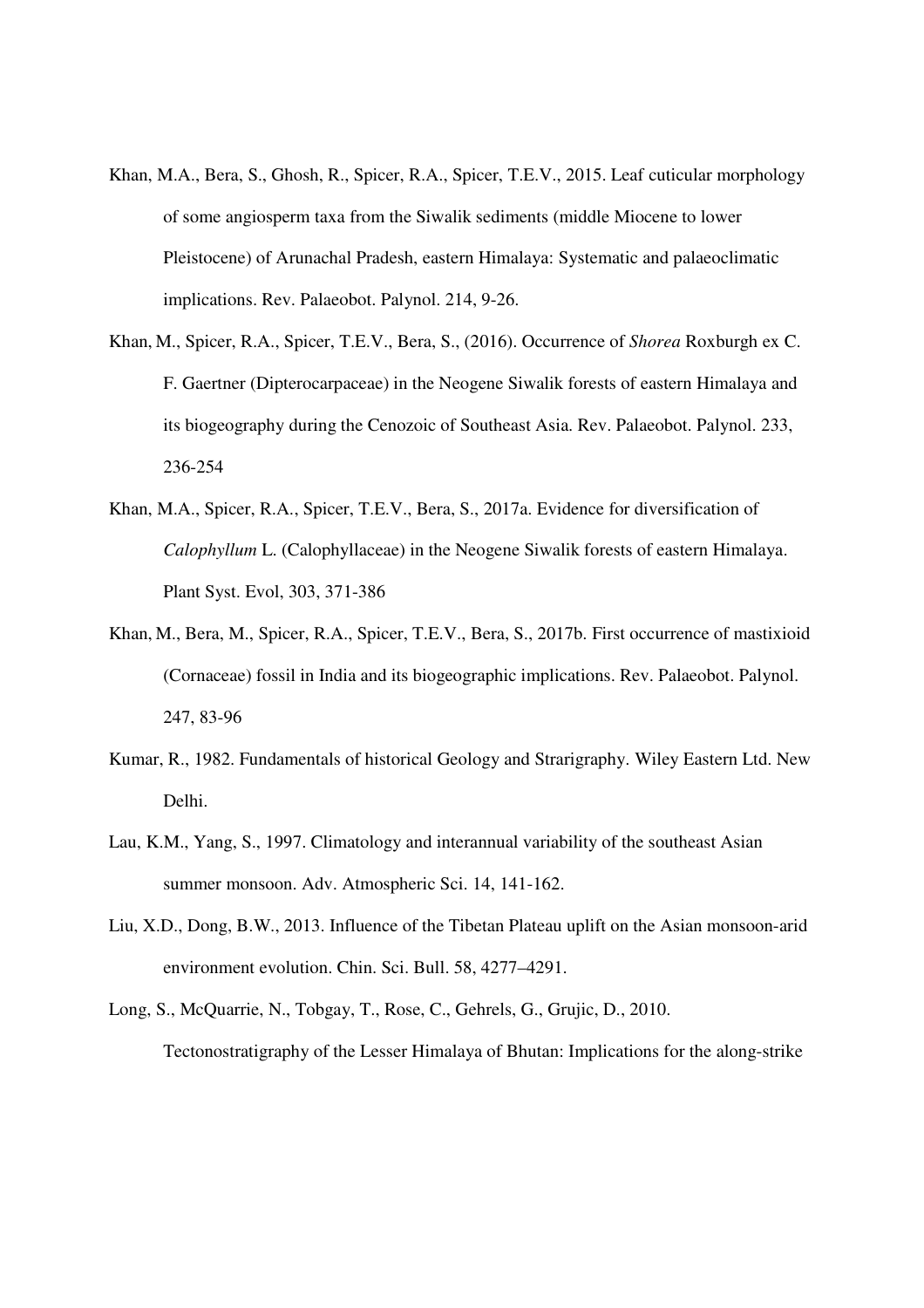stratigraphic continuity of the northern Indian margin. Geol. Soc. Am. Bull. pp. 2-21. doi: 10.1130/B30202.1

- Long, S., McQuarrie, N., Tobgay, T., Hawthorne, J., 2011. Quantifying internal strain and deformation temperature in the eastern Himalaya: implications for the evolution of strain in thrust sheets. J. Struct. Geol. 32, 579–608.
- Lu, L. M., Mao, L. F., Yang, T., Ye, J. F., Liu, B., Li, H. L., Sun, Mi., Miller, J. T., Mathews, S., Hu, H. H., Niu, Y. T., Peng, D. X., Chen, Y. H., Smith, S. A., Chen, M., Xiang, K. L., Le, C. T., Dang, V. C., Lu, A. M., Soltis, P. S., Soltis, D. E., Li, J. H., Chen, Z. D., 2018. Evolutionary history of the angiosperm flora of China. Nature 554, 234-238.
- Lunt, D, J., Flecker, R., Clift, P.D., 2010. The impacts of Tibetan uplift on palaeoclimate proxies. Geological Society, London, Special Publications, 342, 279–291.
- Molnar, P., Boos, W.R., Battisti, D.S., 2010. Orographic controls on climate and paleoclimate of Asia: thermal and mechanical roles for the Tibetan Plateau. Annu. Rev. Earth Planet. Sci. 38, 77–102.
- Parkash, B., Sharma, R.P., Roy, A.K., 1980. The Siwalik group (Molasse) sediments shed by collision of continental plates. Sediment. Geol. 25, 127-159.
- Pathak, N.R., 1969. Megafossils from the foothills of Darjeeling district, India, in: Santapau, H. et al. (Eds), - Journal of Sen Memorial Volume, Botanical Society Bengal, Calcutta, 379- 384.
- Prasad, M., 1994a. Angiospermous leaf remains from the Siwalik sediments of Haridwar, Uttar Pradesh and their bearing on palaeoclimate and phytogeography. Himal. Geol. 15, 83-94.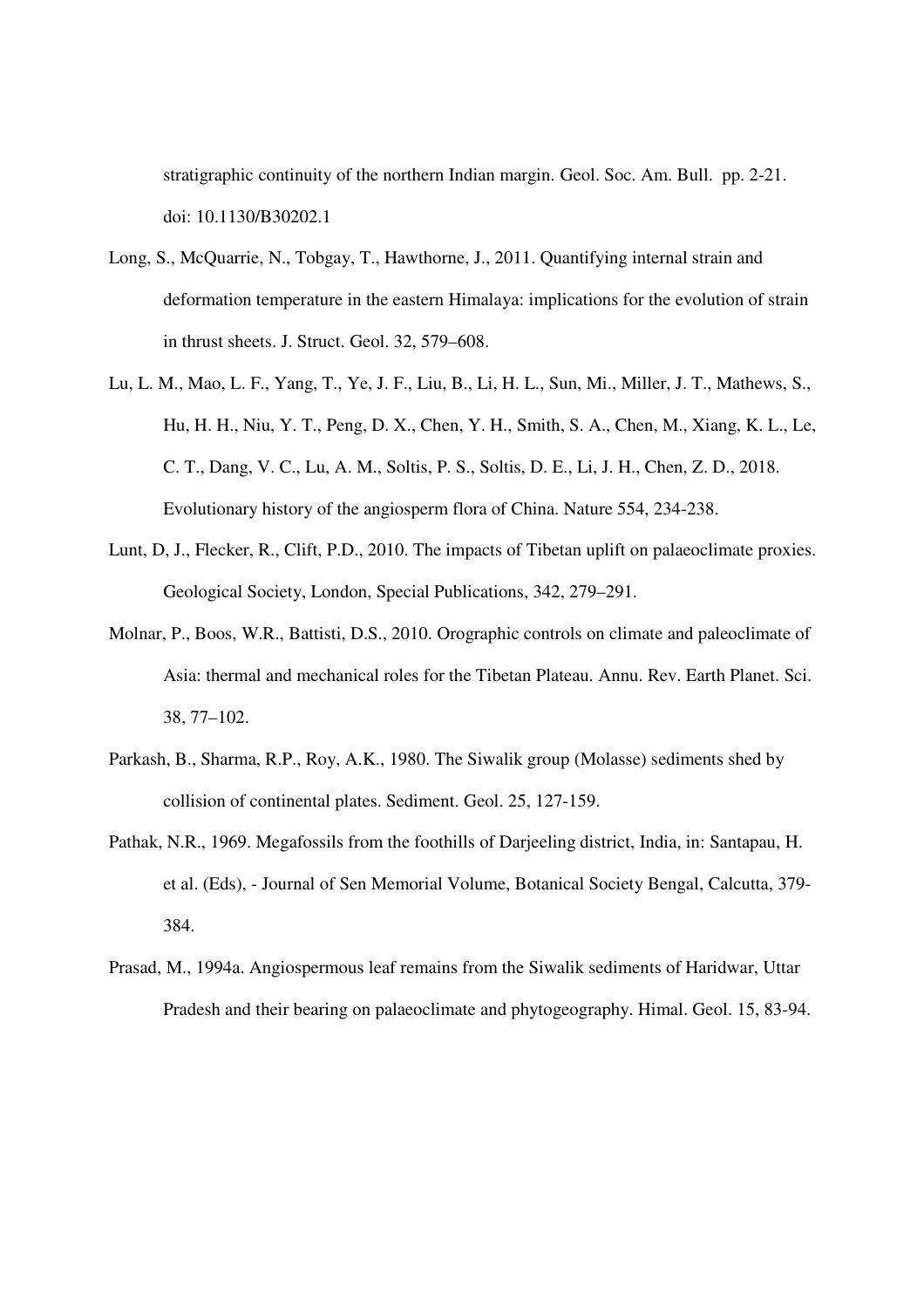- Prasad, M., 1994b. Siwalik (Middle Miocene) woods from the kalagarh area in the Himalayan foot hills and their bearing on palaeoclimate and phytogeography. Rev. Palaeobot. Palynol. 76, 49-82.
- Prasad, M., 1994c. Siwalik (Middle-Miocene) leaf impressions from the foot-hills of the Himalaya, India. Tertiary Res. 15(2), 53-90.
- Prasad, M., Pandey, S.M., 2008. Plant diversity and climate during Siwalik (Miocene-Pliocene) in the Himalayan foot hills of western Nepal. Palaeontograph. Abt B 278, 13-70.
- Prasad, M., Tripathi, P.P., 2000. Plant megafossils from the Siwalik sediments of Bhutan and their climatic significance. Biol. Memoirs 26, 6-19.
- Quade, J., Carter, J., Ojha, T., Adam, J., Harrison, T., 1995. Late Miocene environmental change in Nepal and the northern Indian subcontinent: Stable isotopic evidence from paleosols. Geol. Soc. Am. Bull. 107(12), 1381–1397.
- Renner, S.S., 2016. Available data point to a 4-km-high Tibetan Plateau by 40 Ma, but 100 molecular-clock papers have linked supposed recent uplift to young node ages. J. Biogeogr. 43, 1479-1487.
- Spicer, R.A., 2017. Tibet, the Himalaya, Asian monsoons and biodiversity In what ways are they related? Plant Diversity 39, 233-244.
- Spicer, R.A., Harris, N.B., Widdowson, M., Herman, A.B., Guo, S., Valdes, P.J., Wolfe, J.A., Kelley, S.P., 2003. Constant elevation of southern Tibet over the past 15 million years. Nature 421, 622–624.
- Spicer, R.A., Herman, A.B., Kennedy, E.M. 2004. Foliar physiognomic record of climatic conditions during dormancy: Climate Leaf Analysis Multivariate Program (CLAMP) and the cold month mean temperature. J. Geol. 112, 685–702.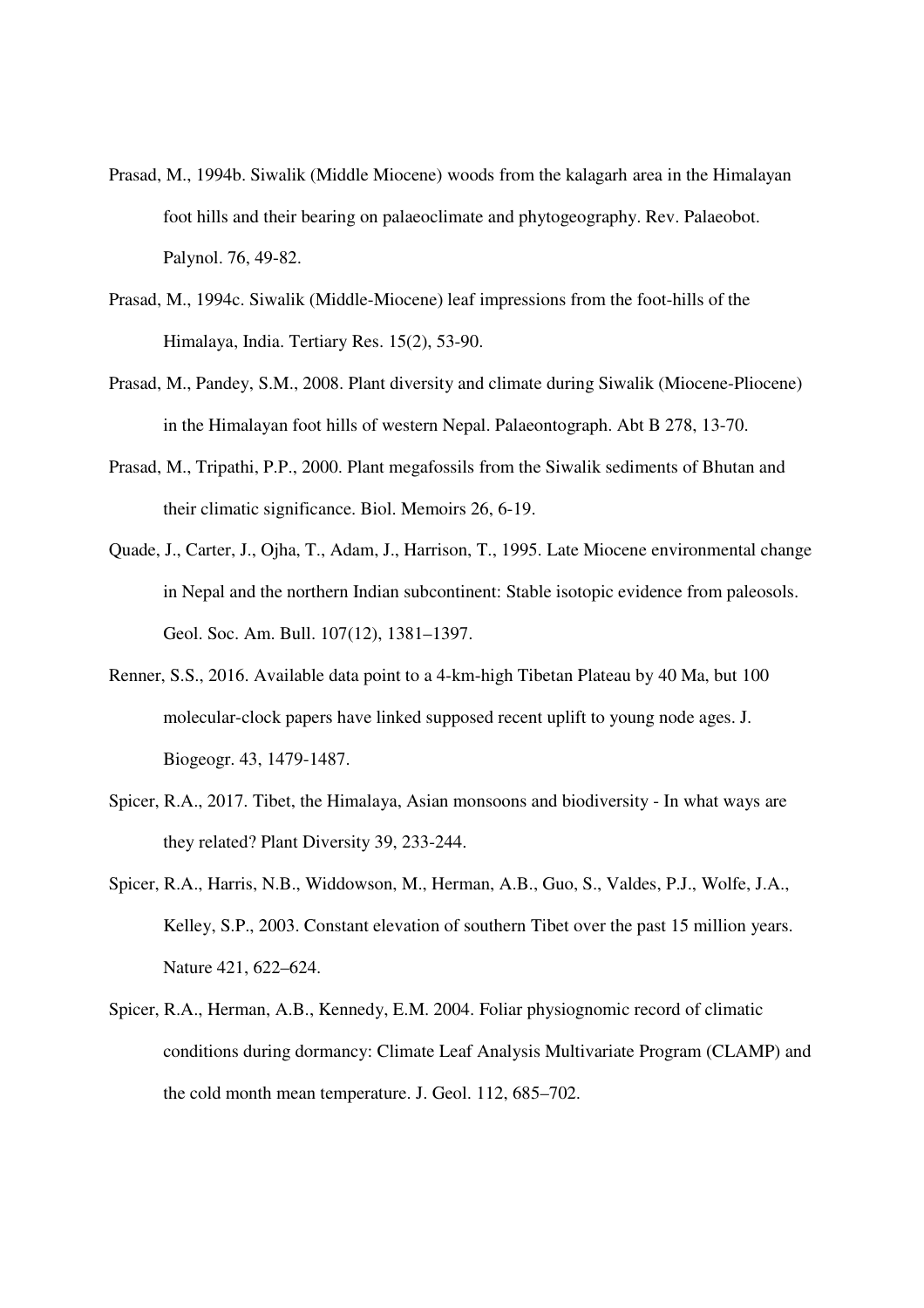- Spicer, R.A., Valdes, P.J., Spicer, T.E.V., Craggs, H.J., Srivastava, G., Mehrotra, R.C., Yang, J., 2009. New developments in CLAMP: calibration using global gridded meteorological data. Palaeogeogra. Palaeoclimatol. Palaeoecol. 283, 91–98.
- Su, T., Spicer, R.A., Li, S-H., Xu, H., Huang, J., Sherlock, S., Huang, Y-J., Li, S-F., Wang, L., Jia, L-B., Deng, W-Y-D., Deng, C-L. Zhang, S-T, Valdes, P.J., Zhou, Z-K., 2018. Uplift, Climate and Biotic Changes at the Eocene-Oligocene Transition in Southeast Tibet. National Science Review. doi: 10.1093/nsr/nwy062
- ter Braak, C.J.F., 1986. Canonical Correspondence Analysis: a new eigenvector technique for multivariate direct gradient analysis. Ecology 67, 1167-1179.
- Wang, C.S., Dai, J., Zhao, X., Li, Y., Graham, S.A., He, D., Ran, B., Meng, J., 2014a. Outwardgrowth of the Tibetan Plateau during the Cenozoic: a review. Tectonics 621, 1-43.
- Wang, P.X., Wang, B., Cheng, H., Fasullo, J., Guo, Z.T., Kiefer, T., Liu, Z.Y., 2014b. The global monsoon across timescales: coherent variability of regional monsoons. Clim. Past 10, 2007–2052.
- West, C.K., Greenwood, D.R., Basinger, J.F., 2015. Was the Arctic Eocene 'rainforest' monsoonal? Estimates of seasonal precipitation from early Eocene megafloras from Ellesmere Island, Nunavut. Earth Planet. Sci. Lett. 427, 18-30.
- Wolfe, J.A., 1990. Palaeobotanical evidence for a marked temperature increase following the Cretaceous/Tertiary boundary. Nature 343, 153–156.
- Wolfe, J.A., 1993. A method of obtainingclimatic paramters from leaf assemblages. U.S. Geol. Surv. Bull. 2040, 71p.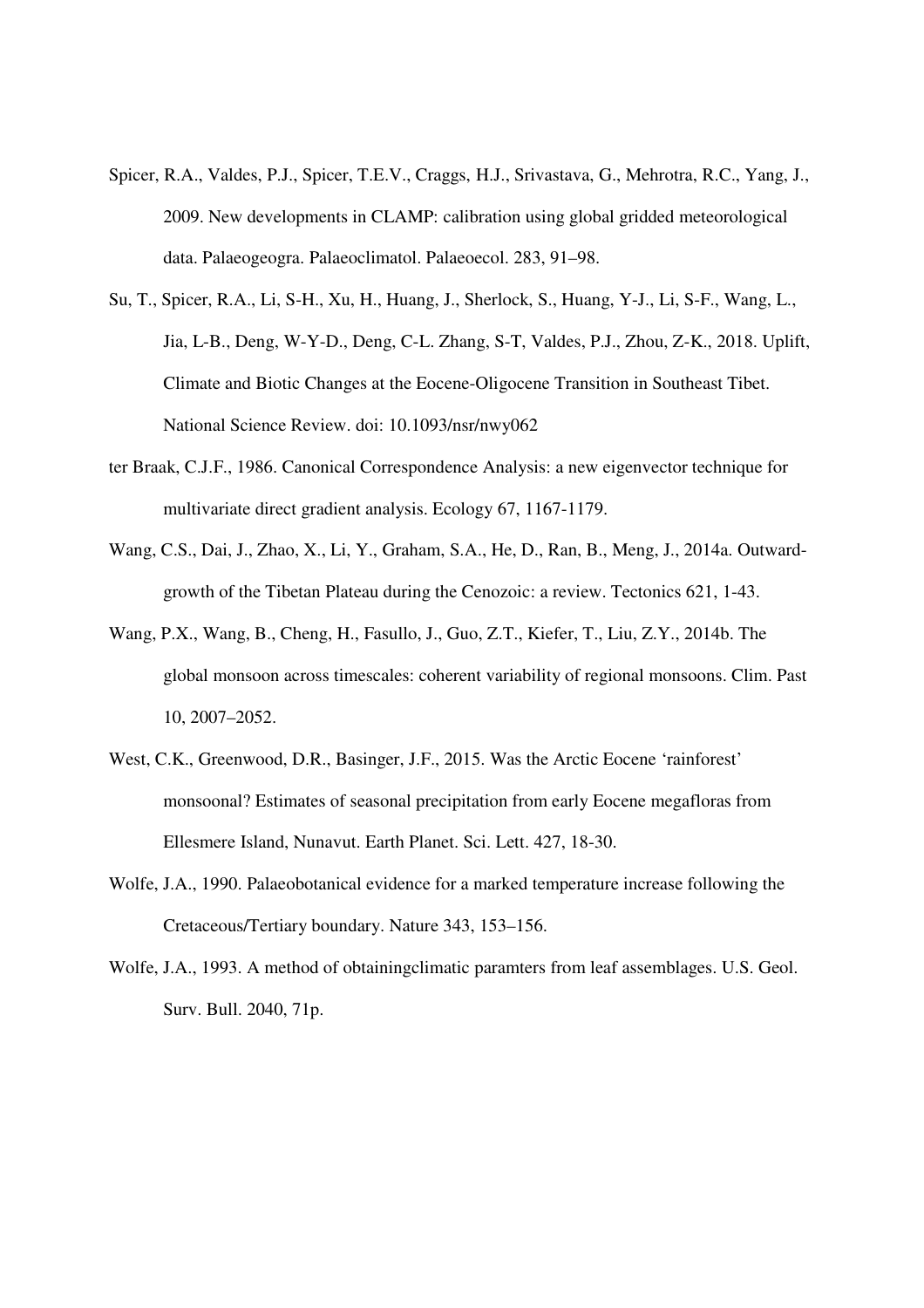- Xing, Y.-W. et al., 2012. Paleoclimatic estimation reveals a weak winter monsoon in southwestern China during the late Miocene: Evidence from plant macrofossils. Palaeogeogra. Palaeoclimatol. Palaeoecol. 358-360, 19-26.
- Xu, Q., Ding, L., Spicer, R.A., Liu, X., Li, S., Wang, H., 2018. Stable isotopes reveal southward growth of the Himalayan-Tibetan Plateau since the Paleocene. Gondwana Res. 54, 50-61. DOI 10.1016/j.gr.2017.10.005
- Yang, J., Spicer, R.A., Spicer, T.E.V., Li, C.-S., 2011. 'CLAMP Online': a new web-based palaeoclimate tool and its application to the terrestrial Paleogene and Neogene of North America. Palaeobio. Palaeoenv. 91, 163–183.
- Yang, J., Spicer, R.A., Spicer, T.E.V., Arens, N.C., Jacques, F.M.B., Su, T., Kennedy, E.M., Herman, A.B., Steart, D.C., Srivastava, G., Mehrotra, R.C., Valdes, P.J., Mehrotra, N.C., Zhou, Z.K., Lai, J.S., 2015. Leaf Form-Climate Relationships on the Global Stage: An Ensemble of Characters. Glob. Ecol. Biogeogra. 10, 1113- 1125.
- Zachos, J., Pagani, M., Sloan, L., Thomas, E., Billups, K. 2001. Trends, rhythms, and aberrations in global climate 65 Ma to present. Science 292, 686 –693.
- Zhang, S.P., Wang, B., 2008. Global monsoon summer rainy seasons. Int. J. Climatol. 28, 1563- 1578.
- Zhang, R., Jiang, D., Zhang, Z., Yu, E., 2015. The impact of regional uplift of the Tibetan Plateau on the Asian monsoon climate. Palaeogeogra. Palaeoclimatol. Palaeoecol. 417, 137–150.

## **Table Captions**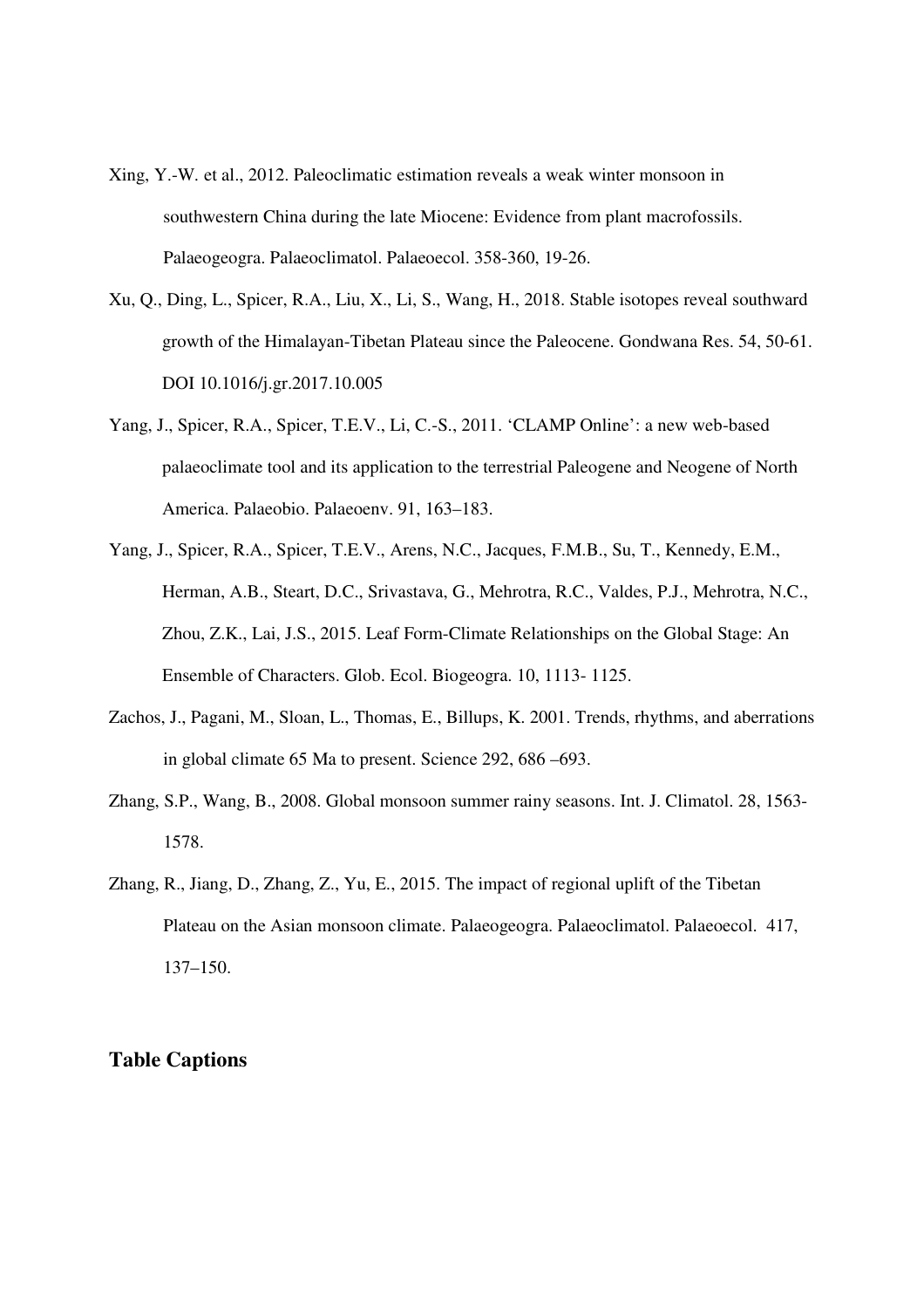**Table 1.** Lithology and stratigraphy of the Siwalik Group in eastern Bhutan (after Kumar, 1982; Biswas et al., 1979; Banerjee, 1996; Coutand et al., 2016).

**Table 2.** CLAMP results and associated uncertainties from the entire eastern Himalayan Siwalik fossil leaf assemblages (Khan et al., 2014a). Abbreviations: MAT - mean annual temperature, WMMT - warm month mean temperature, CMMT - cold month mean temperature, LGS - length of the growing season where growth is regarded to take place when the mean daily temperature  $>10$  °C (note - values  $> 12$  months reflect the uncertainty in the estimates), GSP - growing season precipitation, MMGSP mean monthly growing season precipitation, 3-WET precipitation during the three consecutive wettest months, 3-DRY - precipitation during the three consecutive driest months, RH - mean annual relative humidity, SH mean annual specific humidity, ENTHAL - mean annual moist enthalpy, MSI - monsoon index, SD - standard deviation.

#### **Figure Captions**

**Figure 1.** A-B: A. Maps showing the seven sectors of Siwalik belt (modified *aftaer* Karunakaran and Ranga Rao, 1976); B. Map of Bhutan showing the location of the study areas.

**Figure 2.** Lithosuccession of Siwalik sediments of Bhutan (*after* Banerjee, 1996)

**Figure 3. A-I:** Leaf impressions and compressions recovered from the Miocene-Pliocene Siwalik sediments of Bhutan sub-Himalaya. Physiognomic characters such as lobing, margin characteristics, size, apex and base form, length to width ratio and shape of the recovered leaf remains used in CLAMP analysis (Scale Bar = 1 cm for all figures).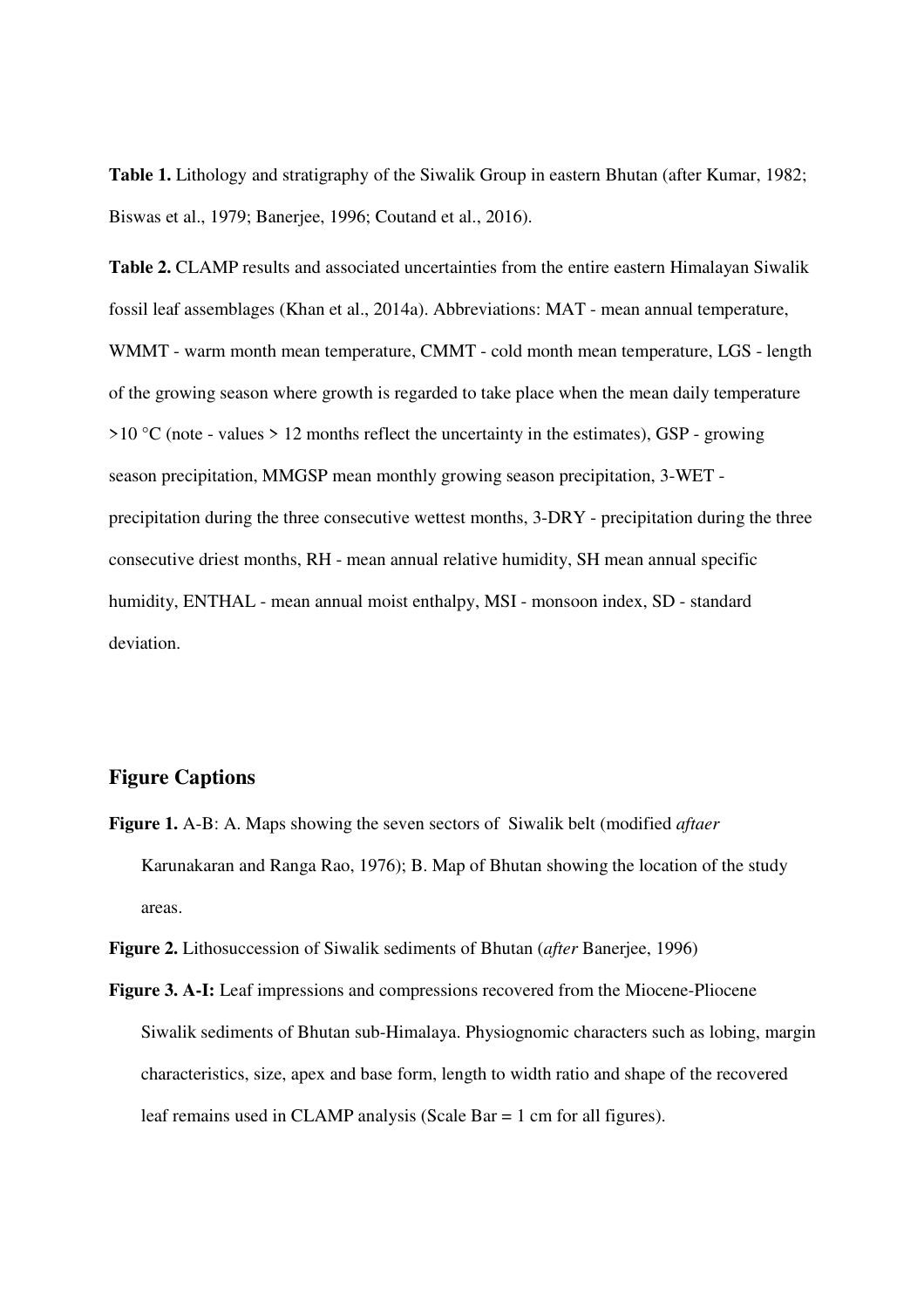- **Figure 4.** CLAMP PhysgAsia2 plot for CCA Axes 1 v 2 showing the location of the fossil site relative to the cloud of modern calibration (training set) sites of modern vegetation.
- **Figure 5.** CLAMP PhysgAsia2 plot for CCA Axes 2 v 3 showing the location of the fossil site relative to the cloud of modern calibration (training set) sites of modern vegetation.
- **Figure 6.** CLAMP PhysgAsia2 plot for CCA Axes 1 v 3 showing the location of the fossil site relative to the cloud of modern calibration (training set) sites of modern vegetation.
- **Figure 7.** CLAMP PhysgAsia2 regression model for Mean Annual Temperature (MAT). The position of the Bhutan fossil flora along the second order polynomial regression relating the MAT vector scores for modern vegetation against the observed MATs for those sites is shown as a red closed circle with uncertainties (1 s.d.) reflecting the scatter of the residuals about the regression line indicated by the associated bars.
- **Figure 8.** CLAMP PhysgAsia2 regression model for Warm Month Mean Temperature (WMMT). Site and uncertainty represented as in Fig. 7.
- **Figure 9.** CLAMP PhysgAsia2 regression model for Cold Month Mean Temperature (CMMT). Site and uncertainty represented as in Fig. 7.
- Figure 10. CLAMP PhysgAsia2 regression model for precipitation during the three consecutive wettest months (X3-WET). Site and uncertainty represented as in Fig. 7.
- Figure 11. CLAMP PhysgAsia2 regression model for precipitation during the three consecutive driest months (X3-DRY). Site and uncertainty represented as in Fig. 7.

#### **Supplementary material Captions**

**Table S1.** CLAMP scoresheet for the Bhutan Siwalik Miocene-Pliocene assemblage.

**Fig. S1.** CLAMP PhysgAsia2 regression model for growing season precipitation (GSP). Site and uncertainty represented as in Fig. 7.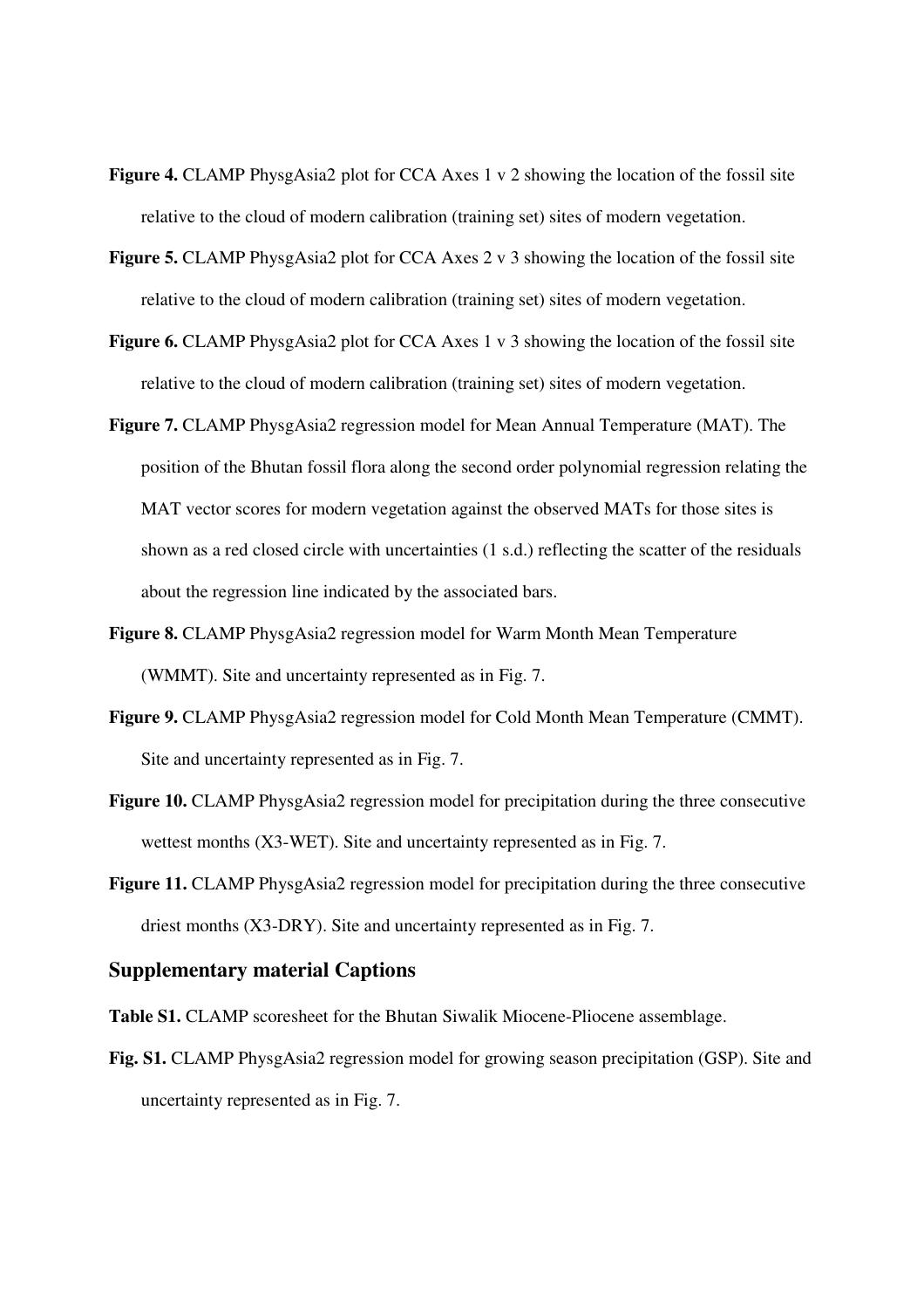- **Fig. S2.** CLAMP PhysgAsia2 regression model for mean monthly growing season precipitation (MMGSP). Site and uncertainty represented as in Fig. 7.
- **Fig. S3.** CLAMP PhysgAsia2 regression model for mean annual relative humidity (RH). Site and uncertainty represented as in Fig. 7.
- **Fig. S4.** CLAMP PhysgAsia2 regression model for mean annual specific humidity (SH). Site and uncertainty represented as in Fig. 7.
- **Fig. S5.** CLAMP PhysgAsia2 regression model for mean annual moist enthalpy (ENTHAL). Site and uncertainty represented as in Fig. 7.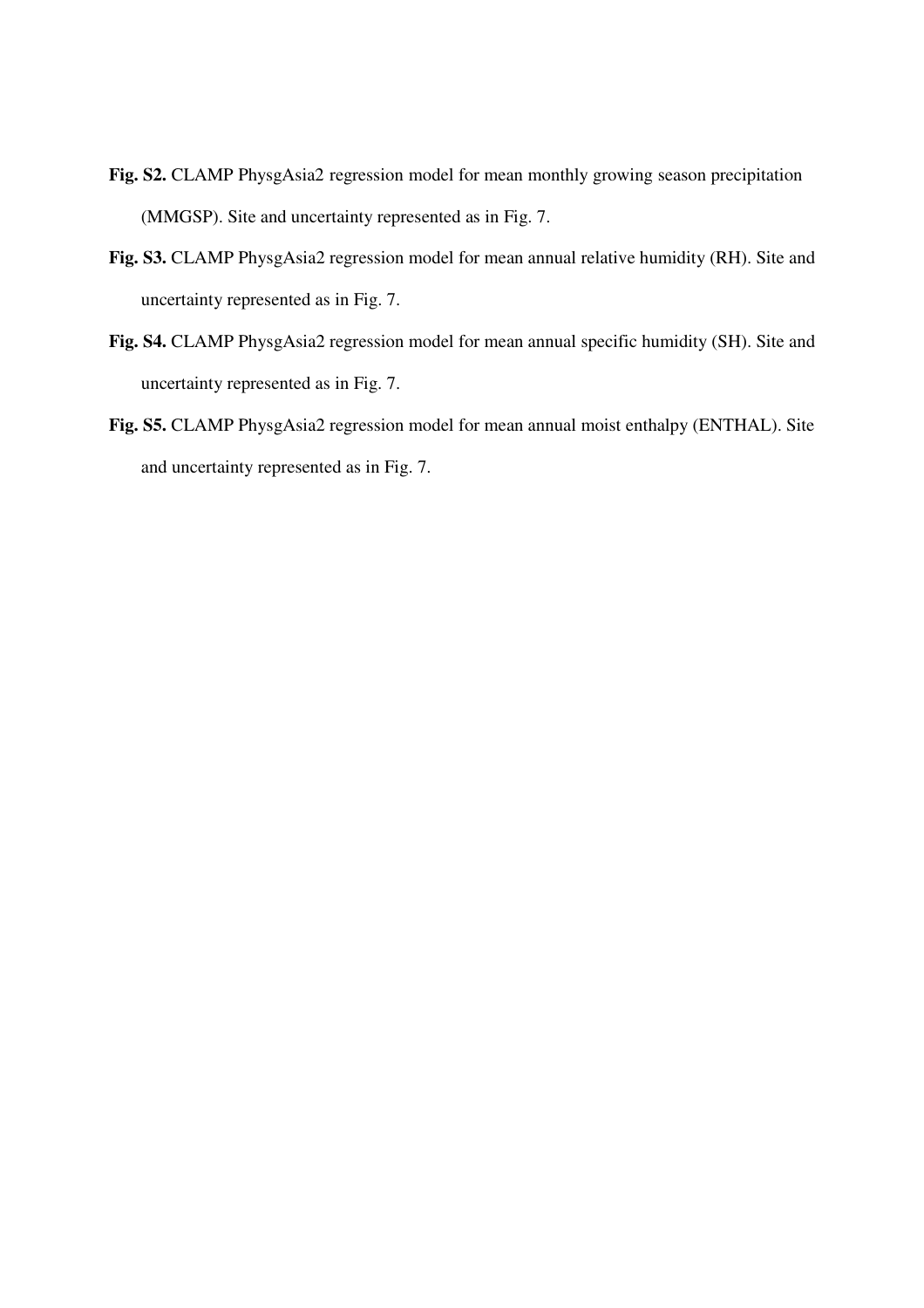

Figure 1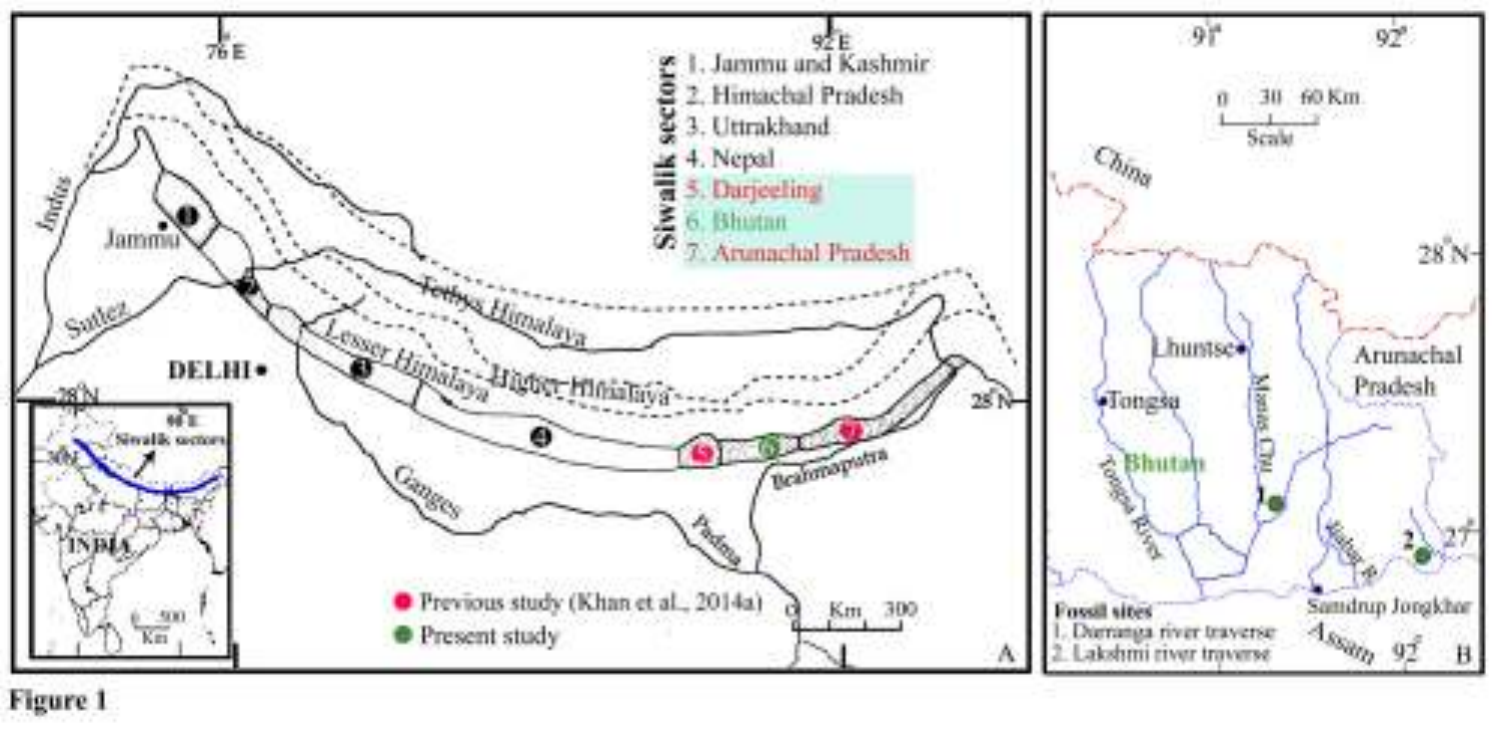

**Figure 2**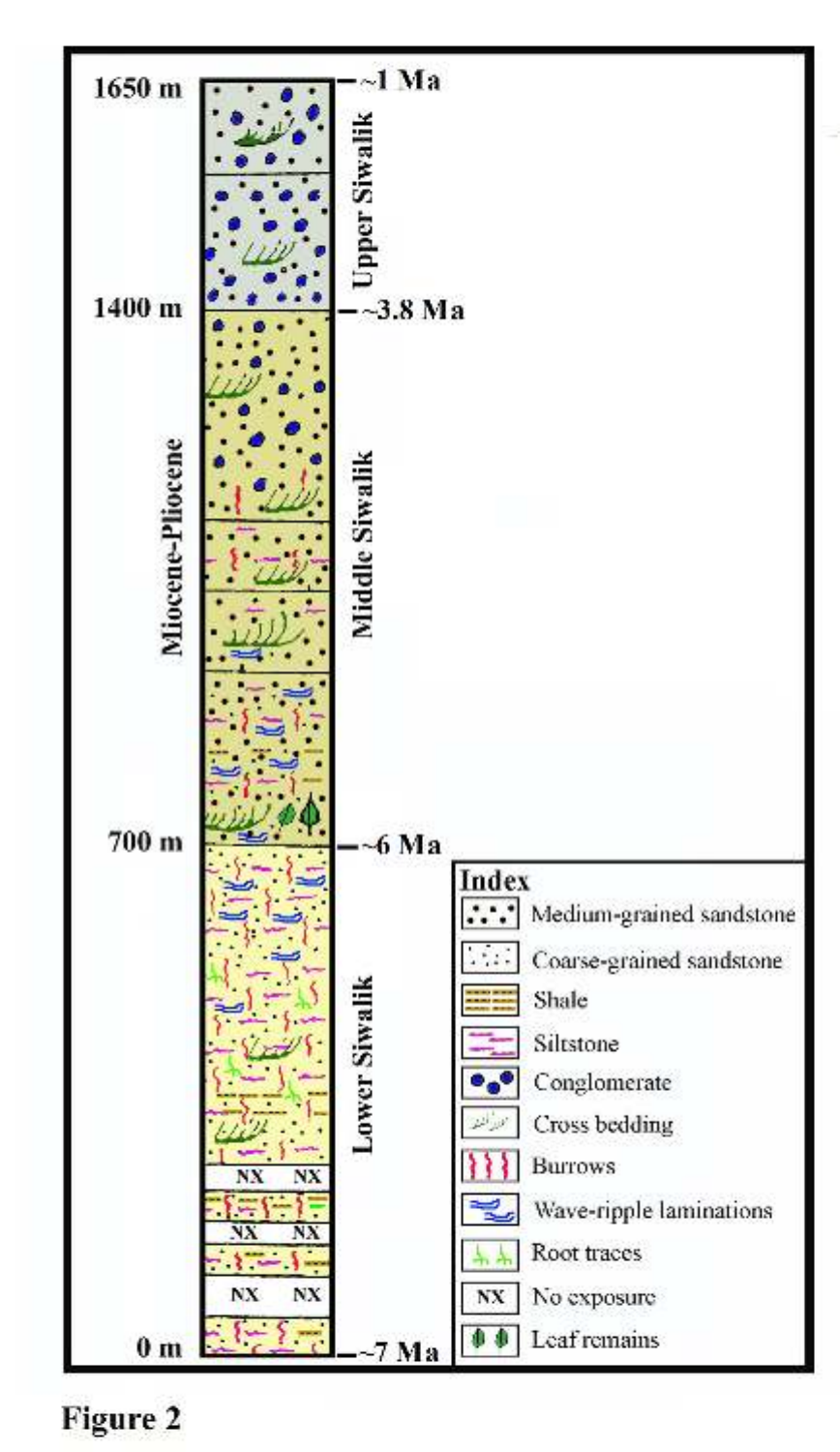

Figure 3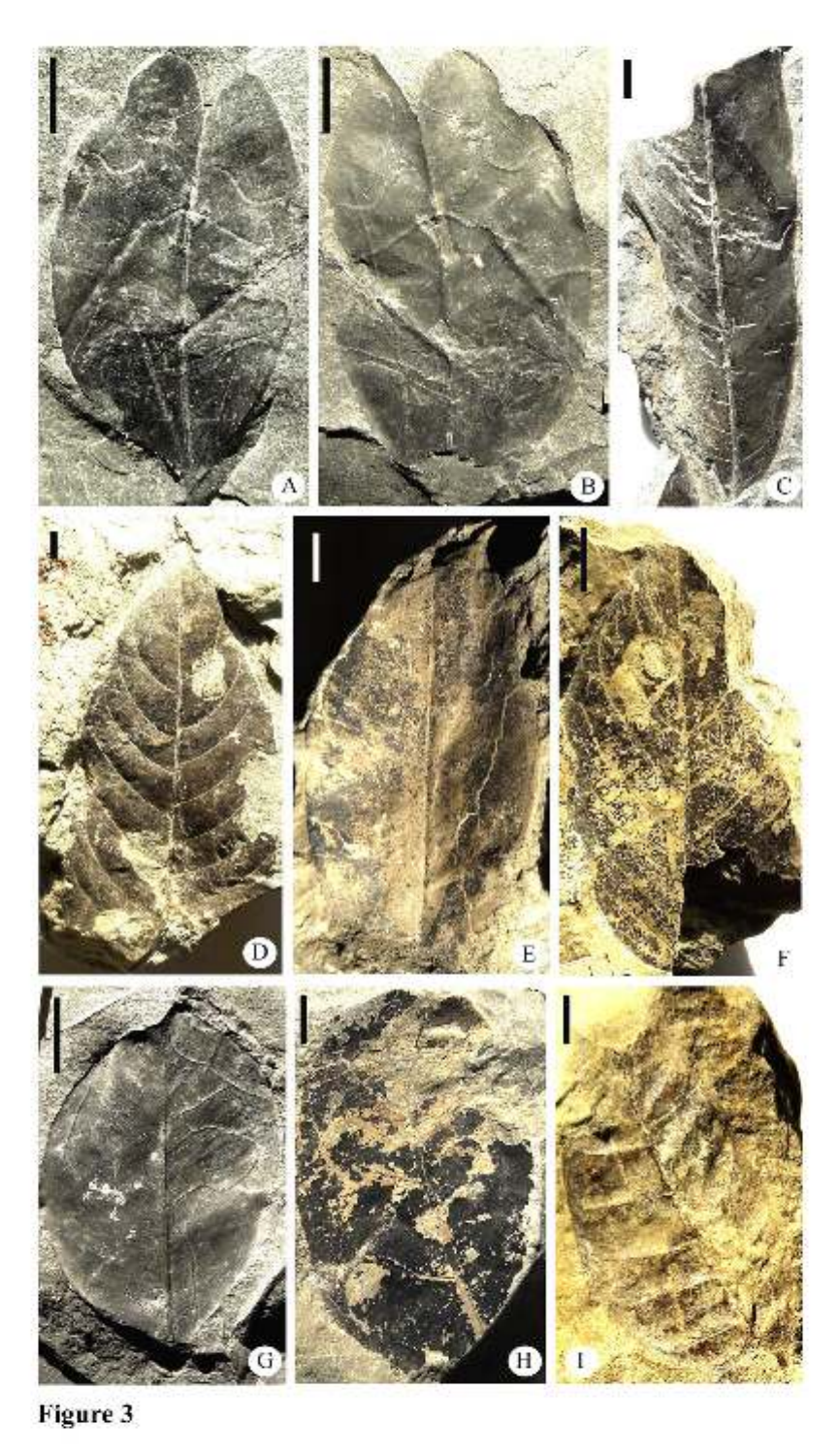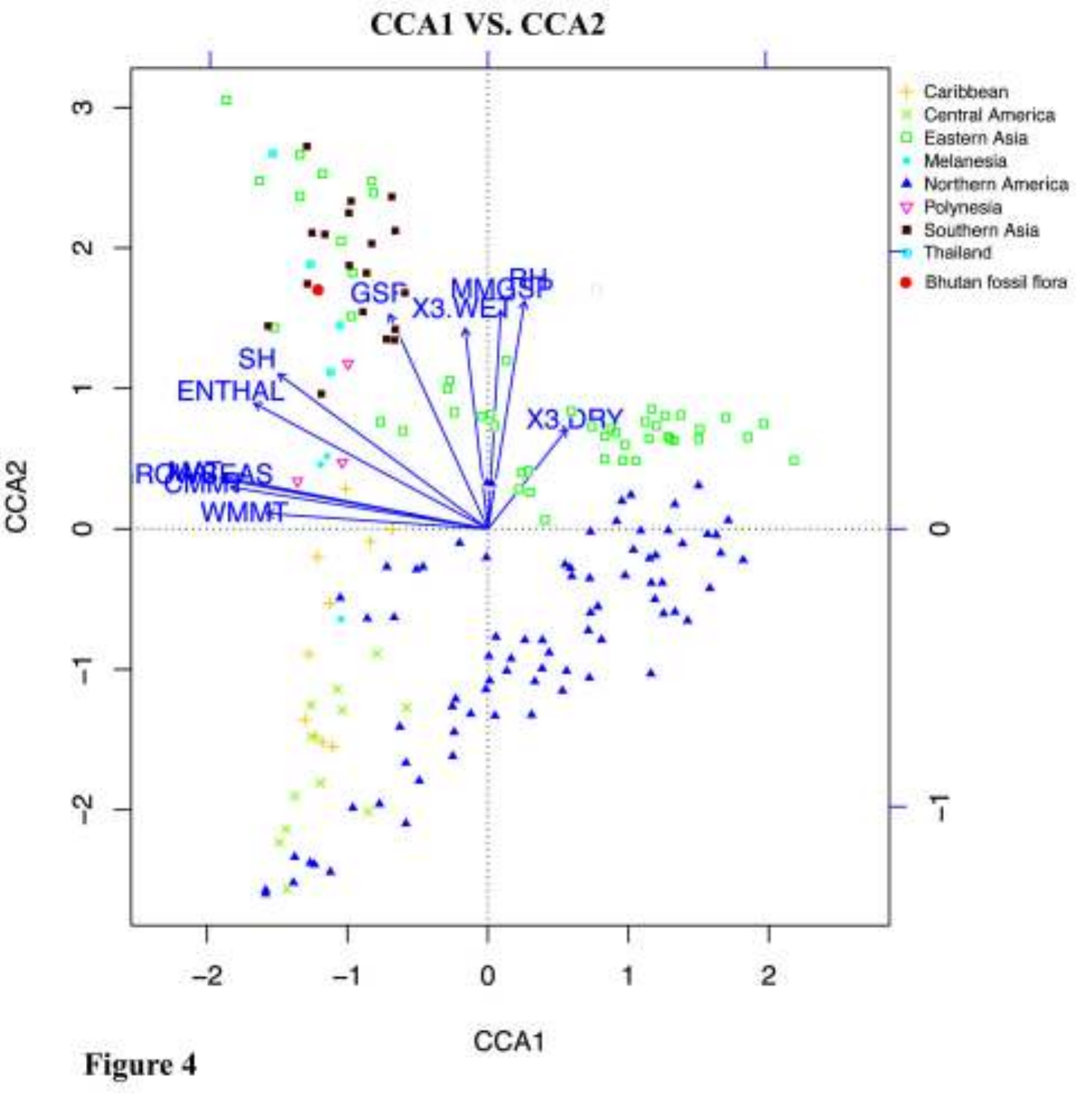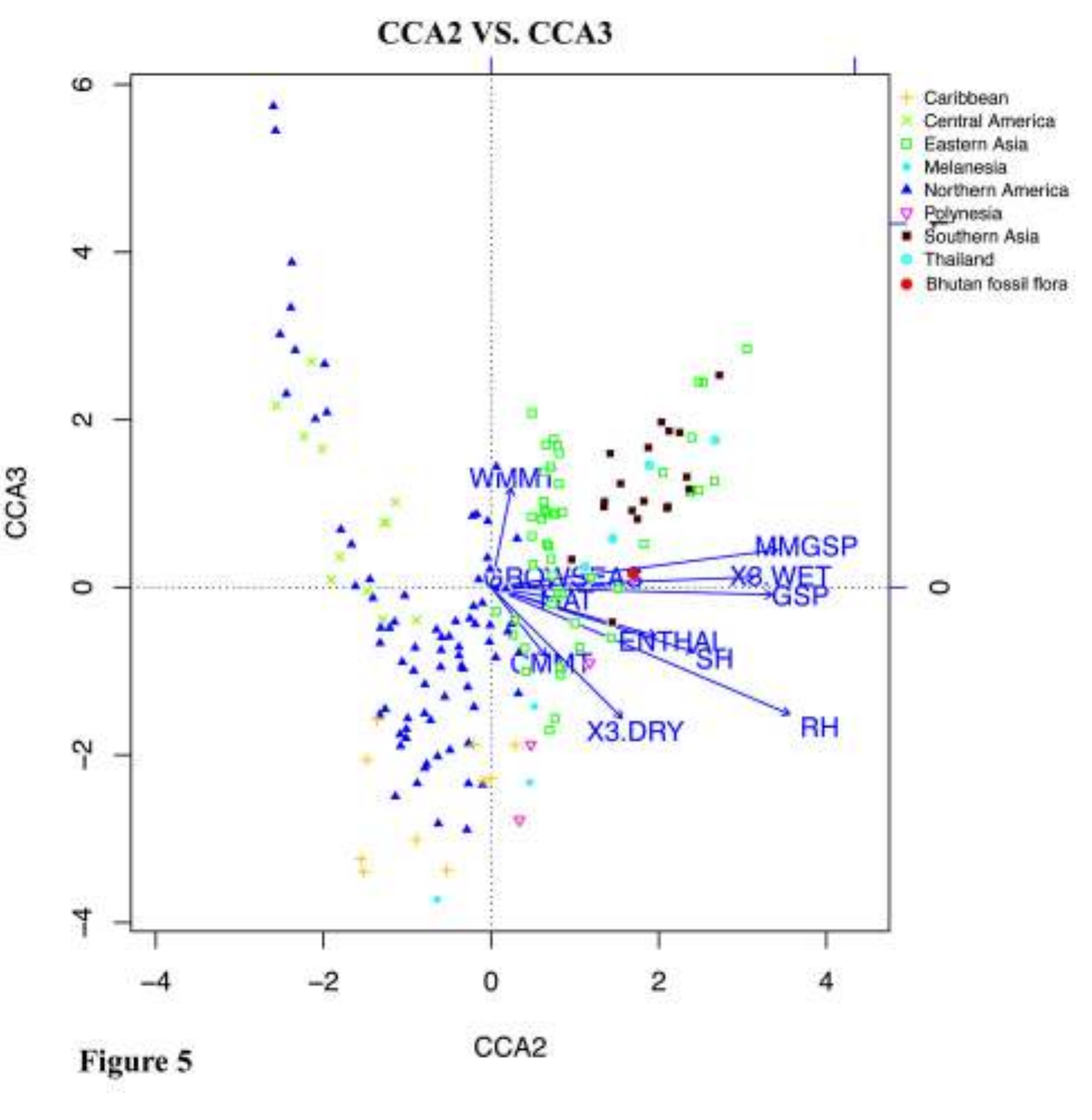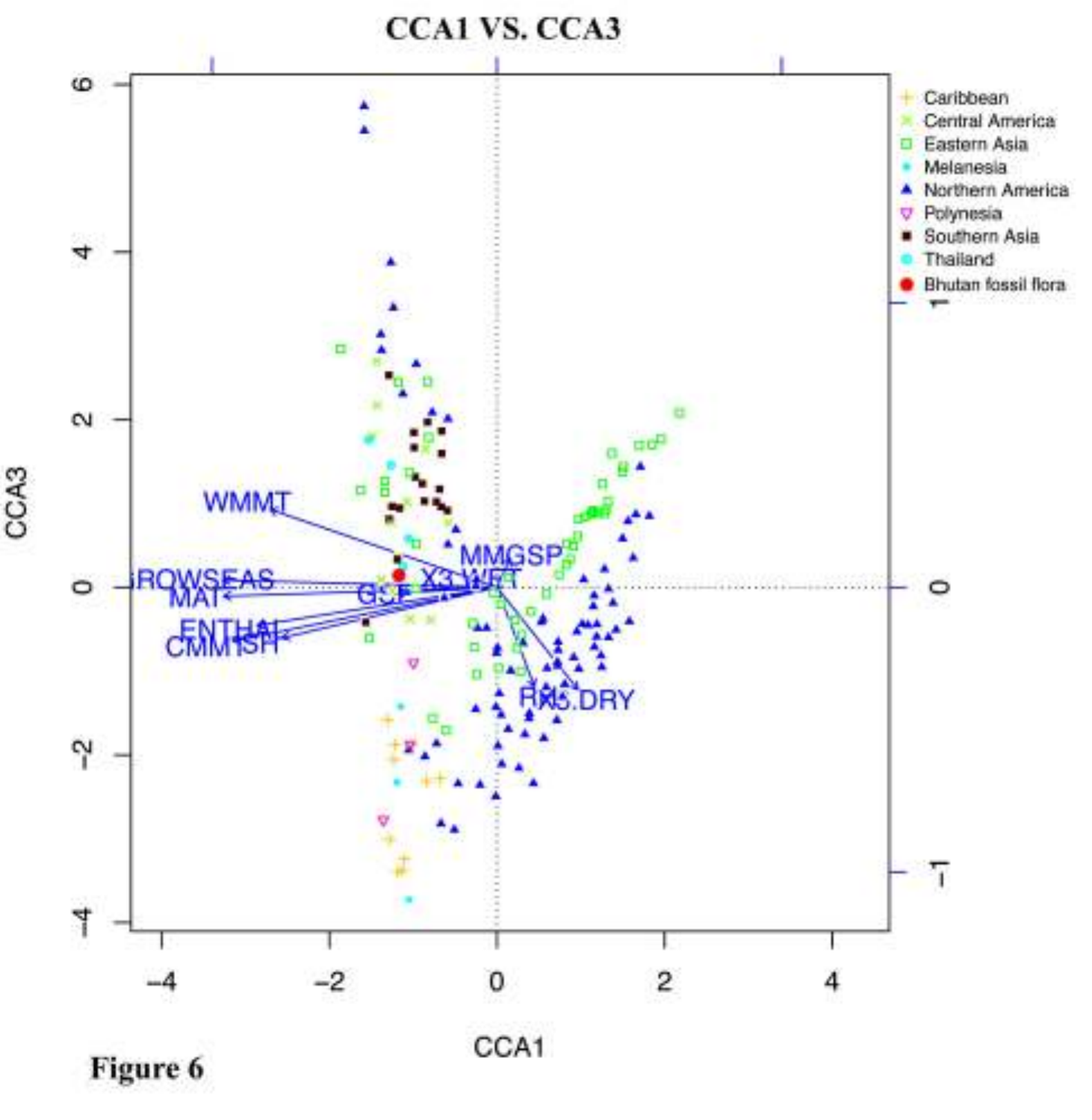**MAT** 



Figure 7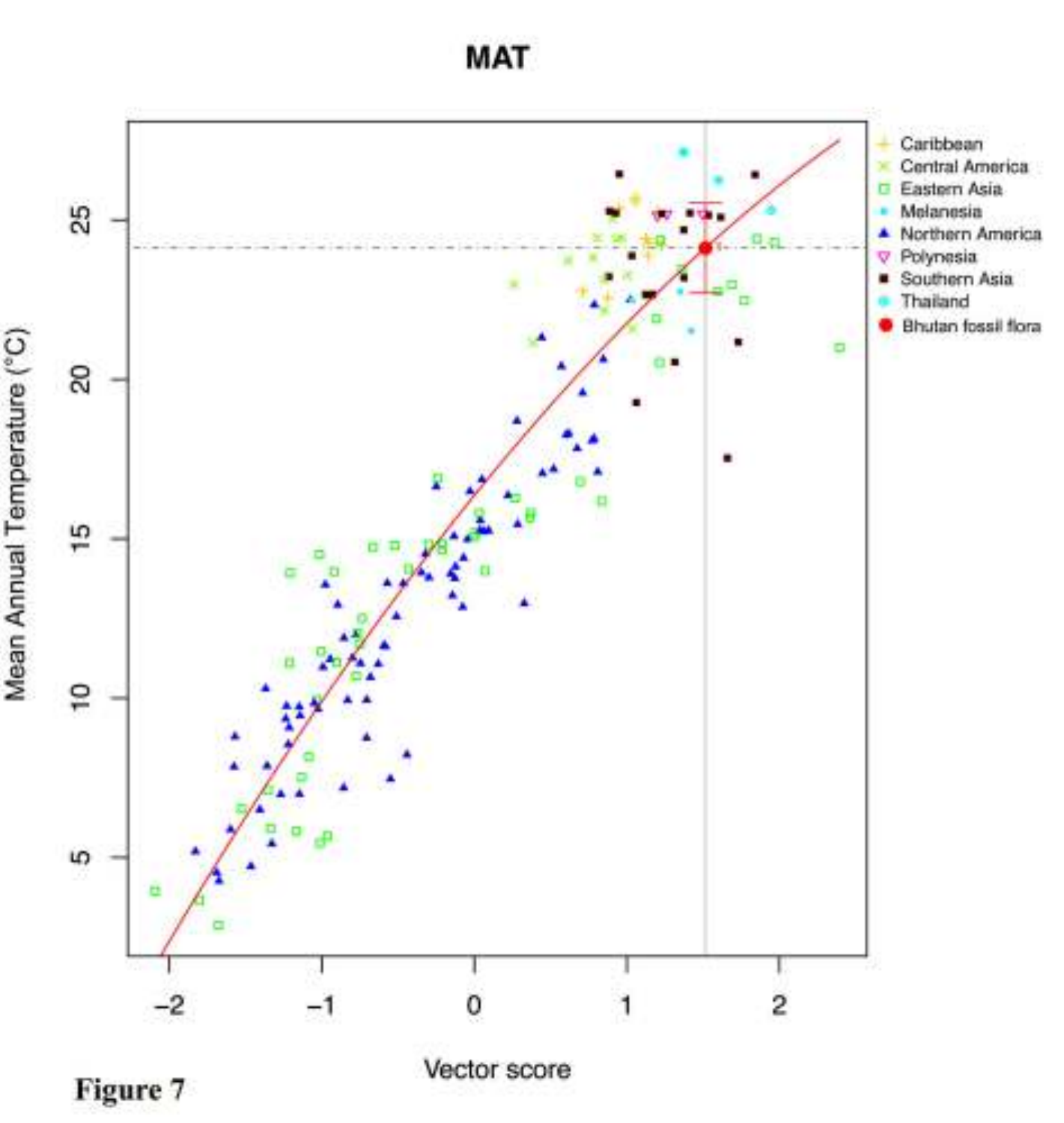#### **WMMT**



Figure 8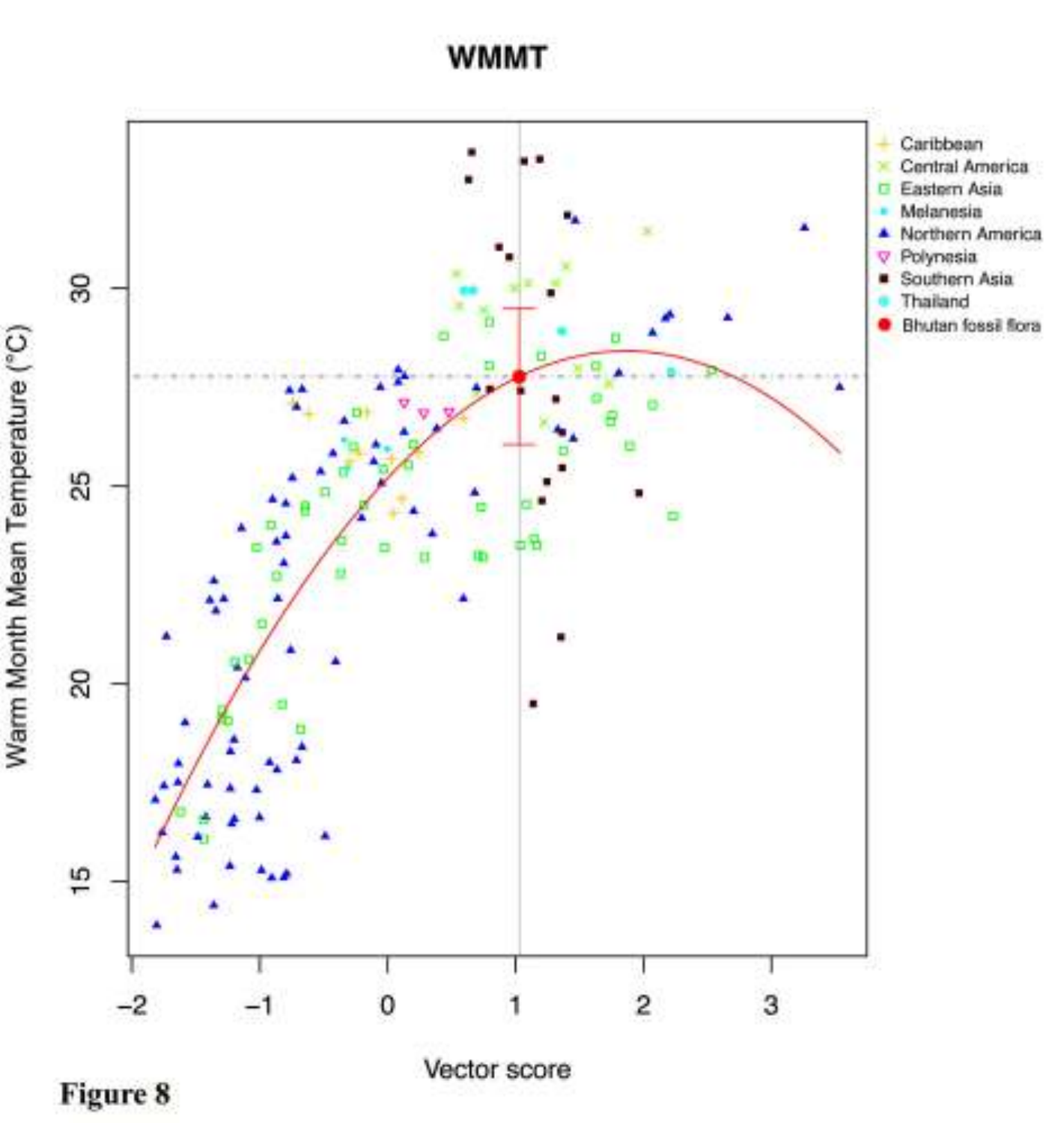**CMMT** 



Figure 9

Vector score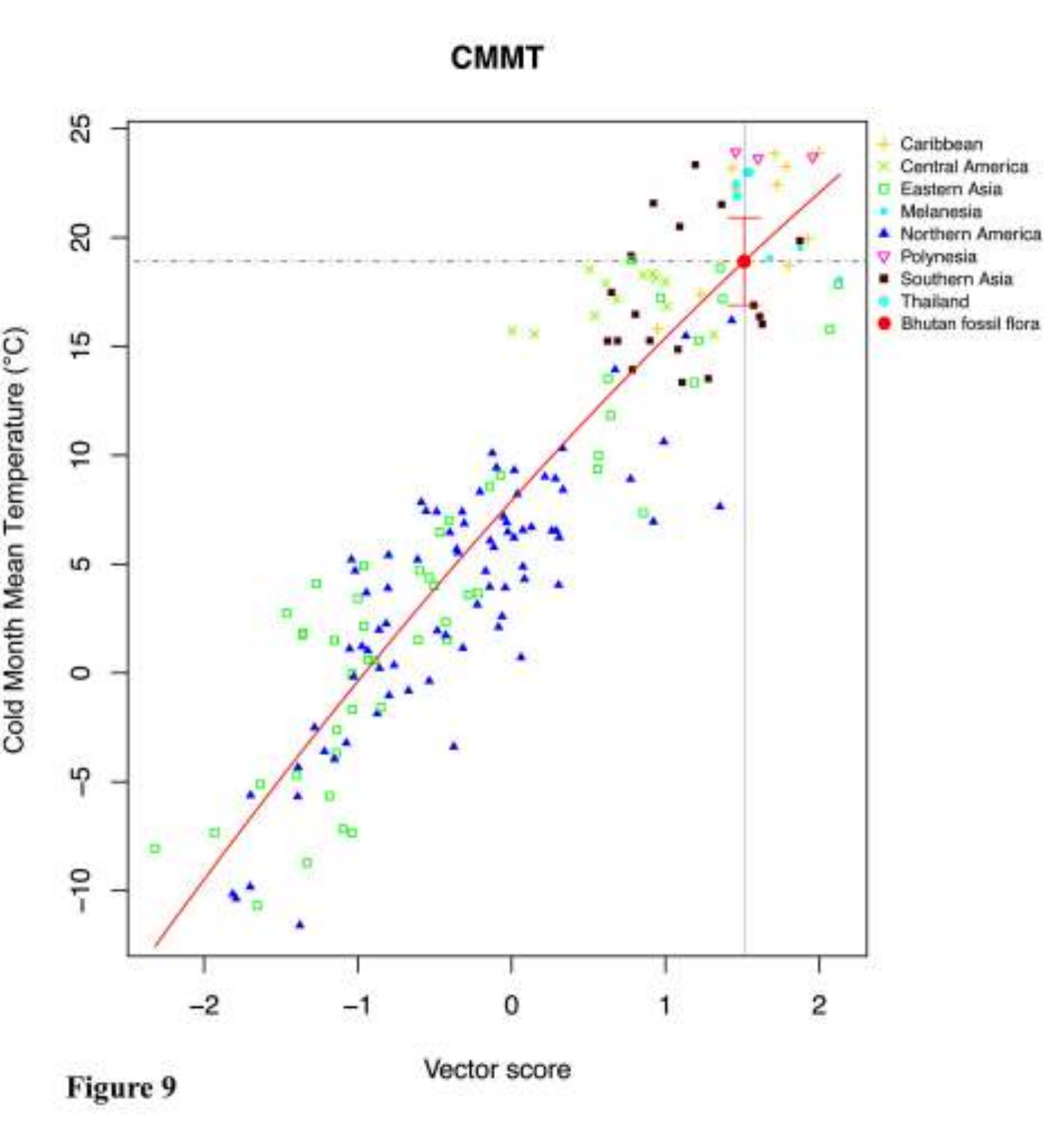#### X3.WET



Figure 10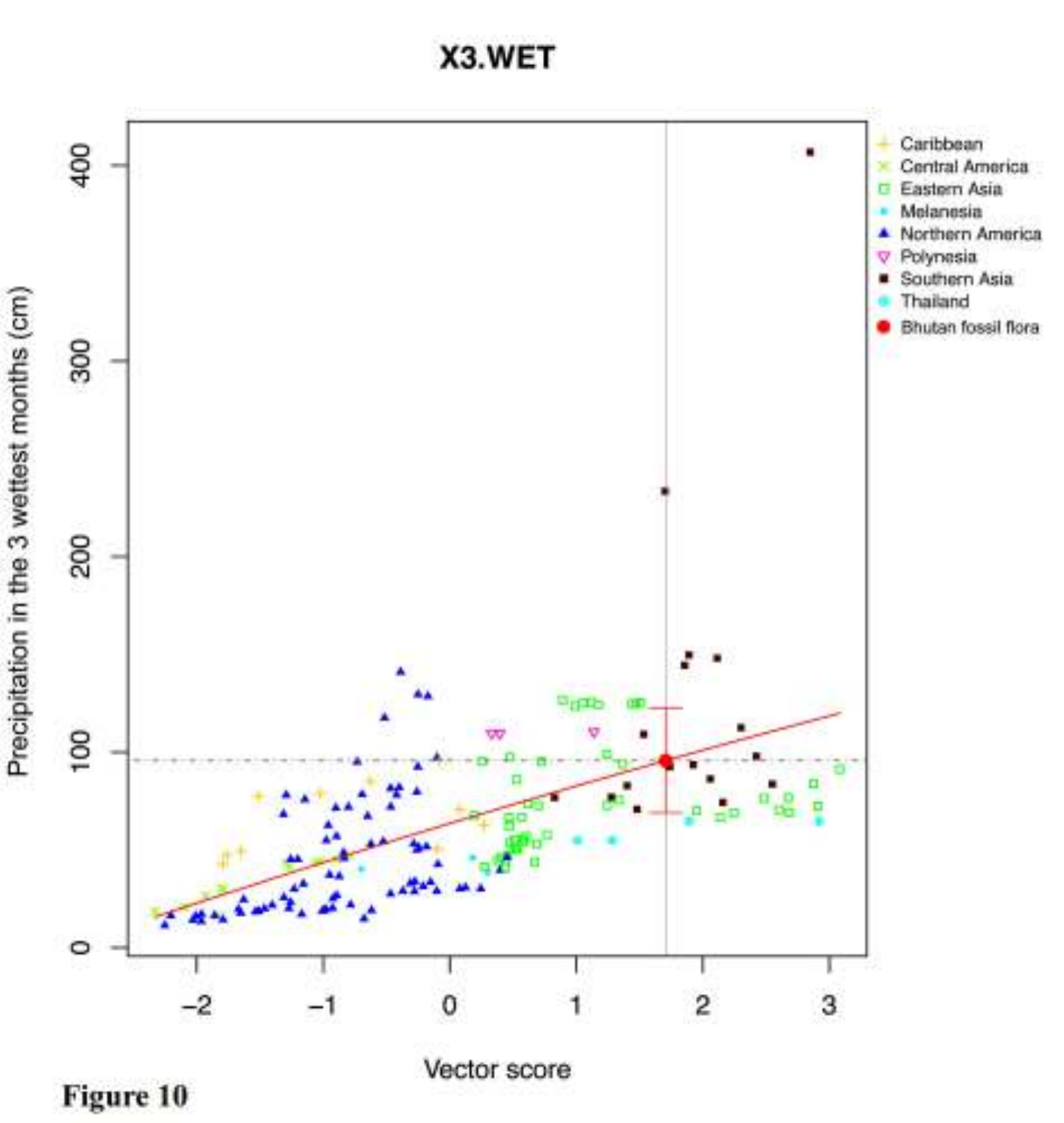X3.DRY



Vector score

Figure 11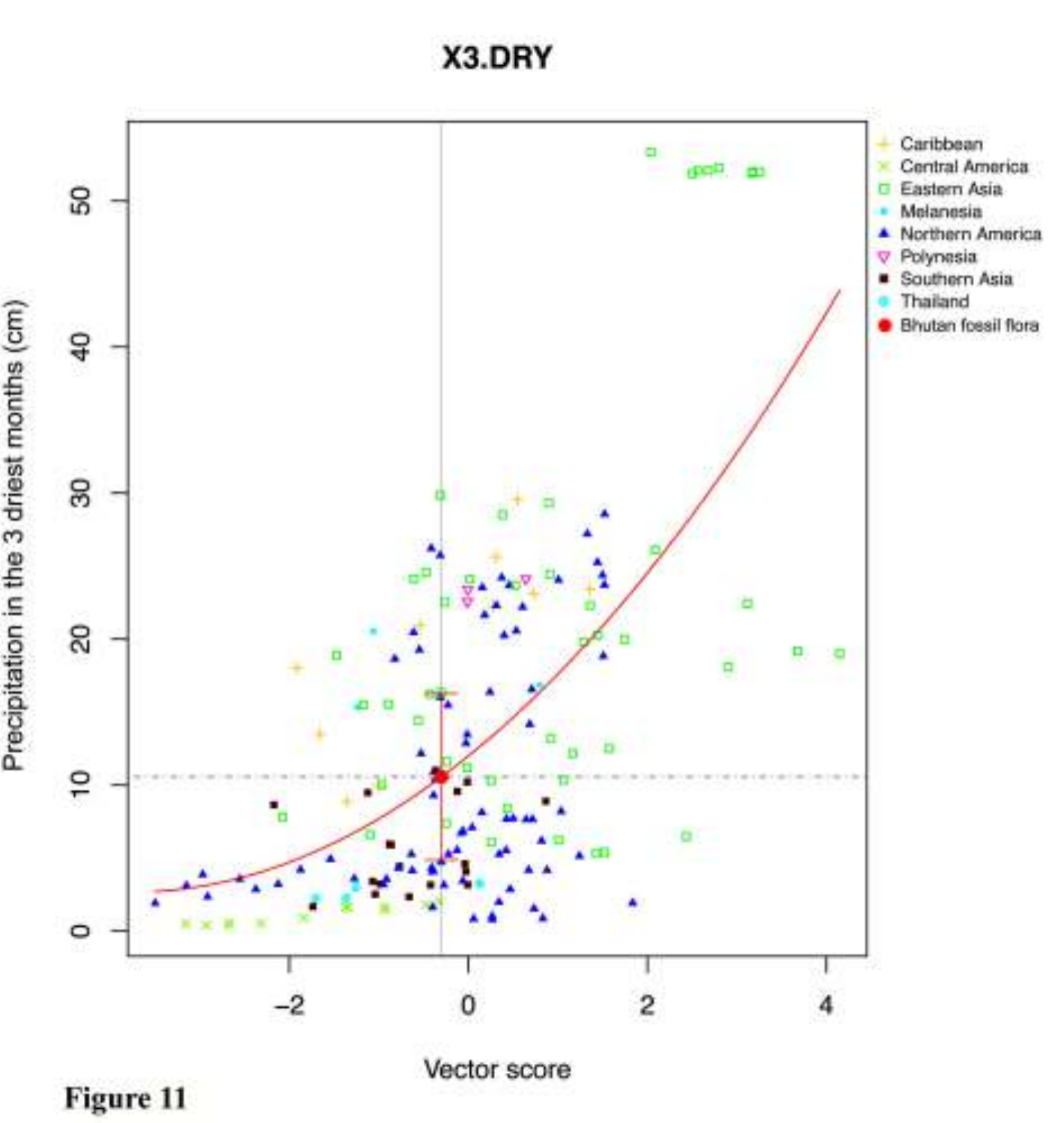# **Table 1**

| Group        | Sub-groups                                                     | Lithology                                                                                                                                                                                                                             | Age           |
|--------------|----------------------------------------------------------------|---------------------------------------------------------------------------------------------------------------------------------------------------------------------------------------------------------------------------------------|---------------|
|              | (Formations                                                    |                                                                                                                                                                                                                                       | (Ma)          |
|              | and Epoch)                                                     |                                                                                                                                                                                                                                       |               |
| S            | Siwalik<br>Upper<br>(Formation III:<br>Pliocene-               | Thick beds, wedges and lenticular bodies of conglomerate comprising pebbles of<br>quartzite in sandy matrix and interbeds of grey coarse grained, massive,<br>micaceous sandstone, silty claystone with occasional lenses of lignite. | $~1$ Ma       |
| $\mathbf I$  | Pleistocene)                                                   |                                                                                                                                                                                                                                       |               |
| W            |                                                                | Interbedded sequence of sandstone, siltstone, claystone and mudstone, thick-                                                                                                                                                          | $\sim$ 3.8 Ma |
| $\mathbf{A}$ | Middle Siwalik<br>(Formation<br>$II$ ;                         | bedded medium to coarse-grained sandstone, containing wood pieces, leaf<br>impressions and compressions and calcareous concretions.                                                                                                   |               |
| L            | Miocene-<br>late<br>Pliocene)                                  |                                                                                                                                                                                                                                       |               |
| $\mathbf I$  |                                                                | Dark grey claystone, shale, mudstone and subordinate thin-bedded fine to                                                                                                                                                              | $~5$ Ma       |
| $\bf K$      | Lower Siwalik<br>$\mathbf{I}$ :<br>(Formation<br>late Miocene) | medium-grained sandstone, carbonaceous shale and pockets of coal.                                                                                                                                                                     |               |
|              |                                                                |                                                                                                                                                                                                                                       | $~1$ Ma       |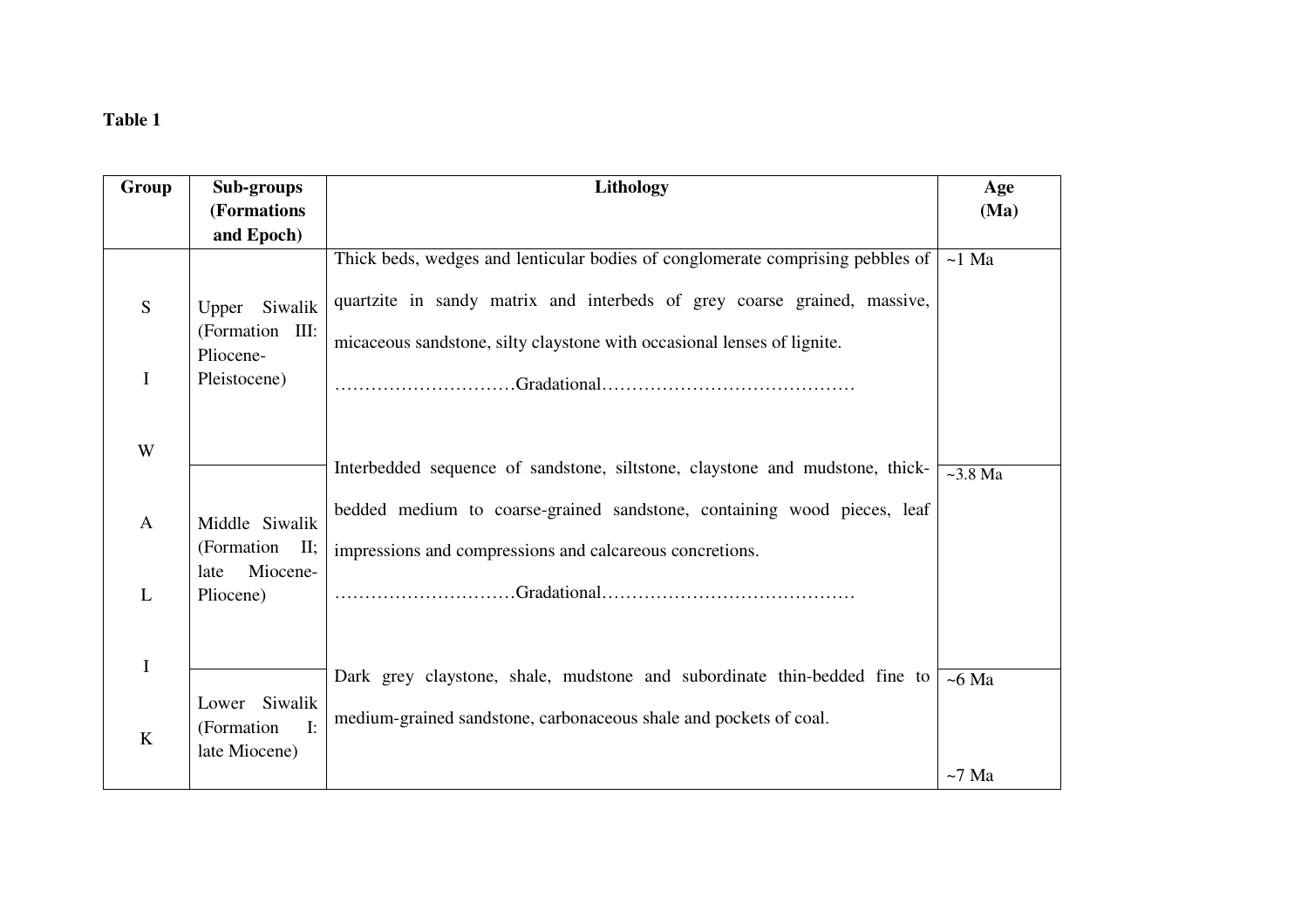## **Table 2**

| <b>Eastern Himalayan</b><br>Siwalik fossil leaf<br>assemblages (mid-<br><b>Miocene to early</b><br>Pleistocene) | <b>MAT</b><br>$(^{\circ}C)$ | <b>WMMT</b><br>$({}^{\circ}C)$ | <b>CMMT</b><br>$({}^{\circ}C)$ | <b>LGS</b><br>(Months) | <b>GSP</b><br>(cm) | <b>MMGSP</b><br>(cm) | 3 WET<br>(cm) | 3 DRY<br>(cm) | <b>RH</b><br>$(\%)$ | <b>SH</b><br>(g/kg) | <b>ENTHAL</b><br>(kJ/kg) | <b>MSI</b>               | <b>References</b>       |
|-----------------------------------------------------------------------------------------------------------------|-----------------------------|--------------------------------|--------------------------------|------------------------|--------------------|----------------------|---------------|---------------|---------------------|---------------------|--------------------------|--------------------------|-------------------------|
| <b>Darjeeling</b><br>Miocene                                                                                    | 25.3                        | 28.3                           | 17.8                           | 12.9                   | 242.3              | 24.5                 | 111.7         | 28.8          | 80.9                | 14.4                | 354.1                    | 34.2                     | Khan et al.<br>2014a    |
| <b>Arunachal Pradesh</b><br>Middle Miocene                                                                      | 25.2                        | 27.8                           | 21.2                           | 12.4                   | 174.1              | 13.9                 | 96.1          | 7.3           | 81.1                | 14.9                | 355.8                    | 51                       | Khan et al.<br>2014a    |
| Pliocene                                                                                                        | 23.6                        | 28.1                           | 16.9                           | 12.1                   | 198.1              | 17.9                 | 99.4          | 13.7          | 78.8                | 14.0                | 351.3                    | 43.2                     | Khan et al.<br>2014a    |
| Late Pliocene to early<br>Pleistocene                                                                           | 25.3                        | 28.0                           | 20.8                           | 12.5                   | 189.8              | 15.8                 | 101.6         | 8.9           | 82.3                | 14.9                | 356.1                    | 48.8                     | Khan et al.<br>2014a    |
| <b>Bhutan</b><br>Miocene to Pliocene                                                                            | 24.1                        | 27.8                           | 18.9                           | 12.1                   | 181.9              | 15.4                 | 95.7          | 10.6          | 80.2                | 14.4                | 353.3                    | 46.7                     | <b>Present</b><br>study |
| Uncertainty (1 S.D.)                                                                                            | 2.8                         | 3.3                            | $\overline{4}$                 | 1.3                    | 91.6               | 8.8                  | 52.8          | 11.5          | 10.7                | 2.1                 | 10.3                     | $\overline{\phantom{a}}$ |                         |